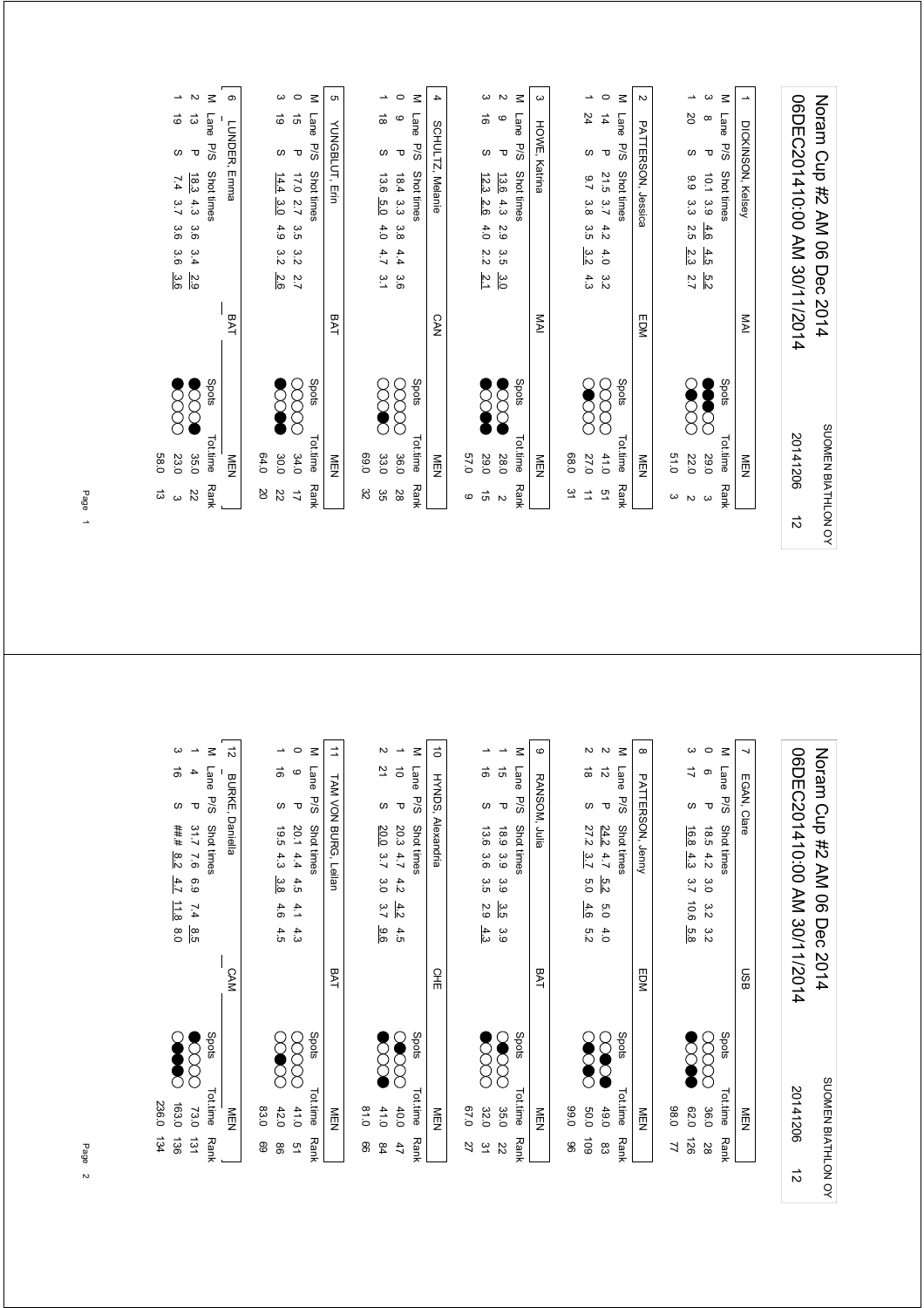|           | 103<br>83            | 0.76<br>48.0       |              |            | 20.0<br>6.4<br>4.5<br>4.0<br>3.6              | ಹ<br>ω                              | $\sim$    |
|-----------|----------------------|--------------------|--------------|------------|-----------------------------------------------|-------------------------------------|-----------|
|           | $^{\circ}_{\infty}$  | 49.0               |              |            | 23.4<br>6.1<br>$\overline{6.1}$<br>4.8<br>4.9 | Z<br>$\mathbf \sigma$               | ယ         |
|           | <b>Rank</b>          | Tot.time           | Spots        |            | Shot times                                    | Lane<br>5/9                         | $\leq$    |
|           |                      | <b>NEN</b>         |              | <b>BIA</b> | CAMPBELL, Caitlin                             |                                     | $\vec{8}$ |
|           | $8^{\circ}$          | 0.56               |              |            |                                               |                                     |           |
|           | 601                  | 009                |              |            | 25.0<br>6.7<br>4.7<br>6.2<br>4.3              | ಹ<br>$\omega$                       | ∸         |
|           | $\overline{1}$       | 45.0               |              |            | 24.0<br>$^{0.1}$<br>4.5<br>0.5<br>4.3         | $\infty$<br>$\mathbf{\overline{U}}$ | $\circ$   |
|           | <b>Rank</b>          | Tot.time           | Spots        |            | Shot times                                    | Lane<br><b>P/S</b>                  | $\leq$    |
|           |                      | NEN                |              | ACB        | POISSON-GRÉGOIRE,<br>δa                       |                                     | ゴ         |
|           | 137                  | 0.08               |              |            |                                               |                                     |           |
|           | 137                  | 0'68               |              |            | 53.4<br>5.9<br>7.7<br>7.9<br>8.9              | 21<br>Δ                             | ယ         |
|           | <b>Rank</b>          | Tot.time           | Spots        |            | Shot times                                    | <b>Lane</b><br><b>P/S</b>           | $\leq$    |
|           |                      | NEN                |              | <b>AIA</b> |                                               | NIEMI, Keira                        | ಹೆ        |
|           | 으                    | 0.50               |              |            |                                               |                                     |           |
|           | 51                   | 32.0               |              |            | 15.4<br>2.8<br>3.7<br>$\tilde{5}$<br>3.1      | ゴ<br>$\omega$                       | $\circ$   |
|           | $\overrightarrow{a}$ | 33.0               |              |            | 0.91<br>3.0<br>4.6<br>5.1<br>3.5              | ិ ត<br>$\mathbf \sigma$             | $\circ$   |
|           | <b>Rank</b>          | Tot.time           | Spots        |            | Shot times                                    | Lane<br><b>P/S</b>                  | $\leq$    |
|           |                      | NEN                |              | BAT        | BEAUDRY, Sarah                                |                                     | đ,        |
|           | cл                   | 55.0               |              |            |                                               |                                     |           |
|           | ω                    | 23.0               |              |            | 9.3<br>2.8<br>3.7<br>$\frac{3}{1}$<br>2.5     | ಹ<br>ω                              | И         |
|           | ┙                    | 32.0               |              |            | 17.4<br>3.9<br>ده<br>دن<br>α<br>ვ<br>2.9      | ၜ<br>Δ                              | $\circ$   |
|           | <b>Rank</b>          | Tot.time           | Spots        |            | Shot times                                    | Lane<br><b>P/S</b>                  | $\leq$    |
|           |                      | <b>MEN</b>         |              | <b>USB</b> | PHANEUF, Maddie                               |                                     | $\vec{4}$ |
|           | 127                  | 129.0              |              |            |                                               |                                     |           |
|           | 125                  | 0.10               |              |            | 26.5<br>$\overline{0.8}$<br>6.1<br>6.8<br>6.9 | S2<br>$\omega$                      | 4         |
|           | 128                  | 0.86               | $\succ$<br>Γ |            | 36.7<br>7.5<br>$\overline{0}$<br>6.8<br>2.7   | ದ<br>$\mathbf \tau$                 | $\circ$   |
|           | <b>Rank</b>          | Tot.time           | Spots        |            | Shot times                                    | Lane<br><b>P/S</b>                  | $\leq$    |
|           |                      | NEN<br>N           |              | <b>BIA</b> | Sarah                                         | GAUDETTE,                           | ದ         |
|           |                      |                    |              |            |                                               |                                     |           |
| $\vec{v}$ |                      | 20141206           |              |            | 06DEC201410:00 AM 30/11/2014                  |                                     |           |
|           |                      | SUOMEN BIATHLON OY |              |            | Norm Cup #2 AM 06 Dec 2014                    |                                     |           |

|                    | 104<br>114     | 0.707.0<br>53.0 |       |                              | 6.5           | 6.9              | 5.7           | 18.8<br>$\overline{0.0}$ | $\omega$              | 22                                     | ∸                        |
|--------------------|----------------|-----------------|-------|------------------------------|---------------|------------------|---------------|--------------------------|-----------------------|----------------------------------------|--------------------------|
|                    | 94             | 54.0            |       |                              | G.5           | 6.2              |               | 23.0 6.4 5.7             | $\mathbf \sigma$      | $\circ$                                | ယ                        |
|                    | <b>Rank</b>    | Tot.time        | Spots |                              |               |                  |               | Shot times               | P/S                   | Lane                                   | $\leq$                   |
|                    |                | NEN             |       | <b>EOO</b>                   |               |                  |               | CHICOINE, Kirsten        |                       |                                        | 24                       |
|                    | $\overline{5}$ | 106.0           |       |                              |               |                  |               |                          |                       |                                        |                          |
|                    | $\overline{5}$ | 48.0            |       |                              | 4.6           | 6.4              | 5.2           | 20.8<br>0.9              | $\omega$              | 24                                     | 0                        |
|                    | $\frac{1}{2}$  | 089             |       |                              | 4.6           | $\overline{6.1}$ | $^{0.1}$      | <b>29.7</b><br>6.8       | $\mathbf \sigma$      | $\vec{0}$                              | ယ                        |
|                    | Rank           | Tot.time        | Spots |                              |               |                  |               | Shot times               | 5/5                   | Lane                                   | $\leq$                   |
|                    |                | NEN             |       | PIA                          |               |                  |               |                          | <b>HARTLEY, Kayla</b> |                                        | ಜ                        |
|                    | 69             | 85.0            |       |                              |               |                  |               |                          |                       |                                        |                          |
|                    | 103            | 48.0            |       |                              | 4.4           | 4.4              | 3.4           | 30.0<br>α<br>α           | w                     | 24                                     | $\overline{\phantom{a}}$ |
|                    | 34             | 37.0            |       |                              | 3.2           | 2.8              | 2.5           | $19.7 \, 4.2$            | τ                     | $\mathbf{\circ}$                       | $\sim$                   |
|                    | Rank           | Tot.time        | Spots |                              |               |                  |               | Shot times               | <b>P/S</b>            | Lane                                   | $\leq$                   |
|                    |                | NEN             |       | SAS                          |               |                  |               |                          | CLOTHIER, Leah        |                                        | 22                       |
|                    | 114            | 110.0           |       |                              |               |                  |               |                          |                       |                                        |                          |
|                    | $\frac{1}{2}$  | 019             |       |                              | 0.0           | 5.7              | 6.7           | 21.1<br>6.8              | လ                     | ゴ                                      | Z                        |
|                    | 115            | 0'69            |       |                              | $\frac{8}{2}$ | 6.8              | 6.6           | 26.9<br>0.0              | $\mathbf \sigma$      | c                                      | $\overline{\phantom{a}}$ |
|                    | <b>Rank</b>    | Tot.time        | Spots |                              |               |                  |               | Shot times               | 5/5                   | Lane                                   | $\leq$                   |
|                    |                | <b>MEN</b>      |       | EOO                          |               |                  |               | CHICOINE, Reagan         |                       |                                        | 21                       |
|                    | $\approx$      | 46.0            |       |                              |               |                  |               |                          |                       |                                        |                          |
|                    | $\approx$      | 46.0            |       |                              | 3.7           | 3.6              | $\frac{3}{4}$ | 29.6<br>4.1              | τ                     | $\stackrel{\rightharpoonup }{\infty }$ | ∸                        |
|                    | Rank           | Tot.time        | Spots |                              |               |                  |               | Shot times               | 5/5                   | Lane                                   | Μ                        |
|                    |                | NEN             |       | 戸                            |               |                  |               | Jennah                   | <b>SMAILES</b>        |                                        | <b>S</b>                 |
|                    | ස              | 0.76            |       |                              |               |                  |               |                          |                       |                                        |                          |
|                    | 95             | 45.0            |       |                              | 5.7           | 5.9              | 4.1           | 20.6<br>6.3              | ω                     | 23                                     | ယ                        |
|                    | 51             | 032             |       |                              | 5.2           | $\frac{6}{7}$    | r.a           | 27.0<br>3.8              | $\mathbf \tau$        | ದ                                      | دى                       |
|                    | Rank           | Tot.time        | Spots |                              |               |                  |               | Shot times               | P/S                   | Lane                                   | $\leq$                   |
|                    |                | NEN             |       | CAL                          |               |                  |               | RUNNALLS, Ashley         |                       |                                        | ಠ                        |
|                    |                |                 |       |                              |               |                  |               |                          |                       |                                        |                          |
| $\vec{v}$          |                | 20141206        |       | D6DEC201410:00 AM 30/11/2014 |               |                  |               |                          |                       |                                        |                          |
| SUOMEN BIATHLON OY |                |                 |       |                              | Dec 2014      |                  |               | Noram Cup #2 AM 06       |                       |                                        |                          |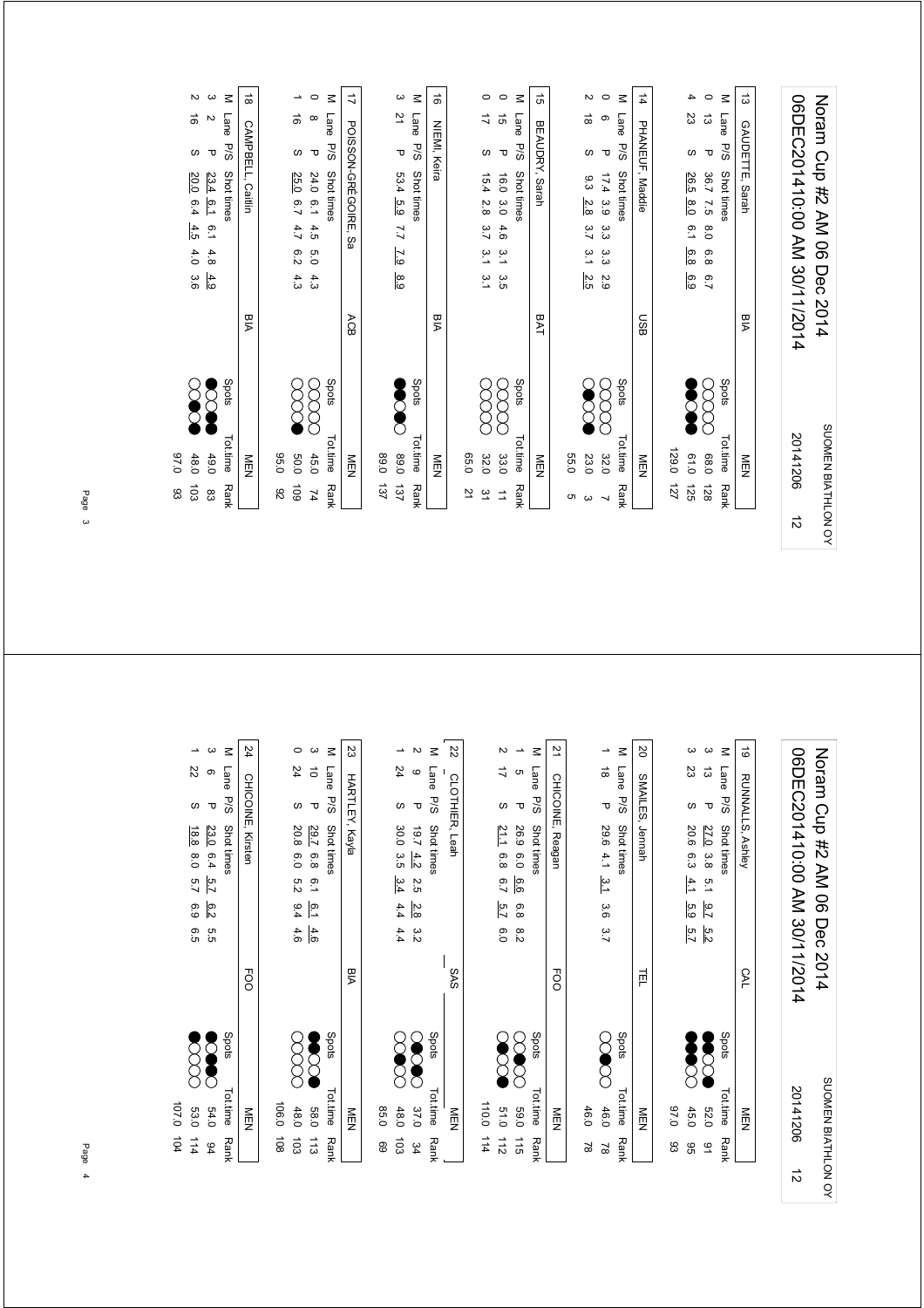|           | 8<br><b>eo</b> | 0.08<br>37.0       |       |                              |                  | 9.9           | သ္ပ              | 23.6<br>4.1                        | w                  | $\stackrel{\rightharpoonup }{\circ}$ | ယ       |
|-----------|----------------|--------------------|-------|------------------------------|------------------|---------------|------------------|------------------------------------|--------------------|--------------------------------------|---------|
|           | GS             | 43.0               |       |                              | α.<br>Θ          | 4.6           | 4.7              | 21.7<br>3.8                        | $\mathbf \tau$     | ⇉                                    | $\circ$ |
|           | <b>Rank</b>    | <b>Tot.time</b>    | Spots |                              |                  |               |                  | Shot times                         | Lane<br><b>P/S</b> |                                      | $\leq$  |
|           |                | NEN                |       | <b>NAT</b>                   |                  |               |                  | Elise                              | PUTNAM,            |                                      | မ္မ     |
|           | 89             | 0.56               |       |                              |                  |               |                  |                                    |                    |                                      |         |
|           | $^{94}$        | 41.0               |       |                              | 4.4              | 4.7           | 5.1              | $\overline{19.7}$<br>5.3           | w                  | 24                                   | Z       |
|           | $\frac{6}{4}$  | 54.0               |       |                              | $\frac{1}{2}$    | 6.3           | $\frac{5}{2}$    | 24.6<br>$\overline{0.8}$           | $\mathbf \sigma$   | ದ                                    | $\sim$  |
|           | <b>Rank</b>    | <b>Tot time</b>    | Spots |                              |                  |               |                  | Shot times                         | Lane<br><b>P/S</b> |                                      | $\leq$  |
|           |                | NEN                |       | <b>BIA</b>                   |                  |               |                  | WOODMAN, Rachael                   |                    |                                      | 29      |
|           | 94             | 0.89               |       |                              |                  |               |                  |                                    |                    |                                      |         |
|           | $^{\circ}$     | 43.0               |       |                              | 3.2              | 3.7           | 3.5              | 21.1<br>6.2                        | လ                  | 21                                   | Z       |
|           | 66             | 55.0               |       |                              | $\overline{0}$   | 5.4           | $\overline{6.0}$ | 25.1<br>$\frac{4.9}{2}$            | $\mathbf \tau$     | $\vec{\mathcal{D}}$                  | ပ       |
|           | <b>Rank</b>    | Tot.time           | Spots |                              |                  |               |                  | Shot times                         | Lane<br><b>P/S</b> |                                      | $\leq$  |
|           |                | <b>NEN</b>         |       | BIA                          |                  |               |                  | NOTSCHAELE, Sydney                 |                    |                                      | 28      |
|           | 8              | 102.0              |       |                              |                  |               |                  |                                    |                    |                                      |         |
|           | 103            | 48.0               |       |                              | 4.3              | 4.6           | $\overline{9}$   | $\frac{19.1}{2}$<br>$\overline{L}$ | w                  | ゴ                                    | N       |
|           | 94             | 64.0               |       |                              | 6.9              | 10.6          | 5.4              | 20.7<br>6.4                        | $\mathbf \sigma$   | G                                    | 4       |
|           | Rank           | <b>Tot.time</b>    | Spots |                              |                  |               |                  | Shot times                         | Lane<br>P/S        |                                      | $\leq$  |
|           |                | NEN                |       | <b>CAN</b>                   |                  |               |                  | Katrine                            | GILLETT,           |                                      | 27      |
|           | 122            | 132.0              |       |                              |                  |               |                  |                                    |                    |                                      |         |
|           | 601            | 0.03               |       |                              | 5.2              | ς ვ           | 5.4              | 21.5 10.9                          | $\omega$           | $\vec{0}$                            | ∸       |
|           | 135            | 0320               |       |                              | 6.91             | $\frac{6}{2}$ | 8.2              | 23.5 14.9                          | $\mathbf \sigma$   | ↘                                    | 4       |
|           | Rank           | <b>Tot.time</b>    | Spots |                              |                  |               |                  | Shot times                         | Lane<br><b>P/S</b> |                                      | $\leq$  |
|           |                | <b>MEN</b>         |       | $\frac{1}{2}$                |                  |               |                  | ELLINGSON, Siena                   |                    |                                      | 56      |
|           | 114            | 113.0              |       |                              |                  |               |                  |                                    |                    |                                      |         |
|           | 121            | 0'/9               |       |                              |                  | 6.6           | 5.9              | 26.5<br>6.3                        | $\omega$           | 26                                   | 4       |
|           | $\overline{5}$ | 56.0               |       |                              | $\overline{7.4}$ | 6.4           | 5.5              | 23.2<br>$\overline{2}$             | $\mathbf \tau$     | $\infty$                             | ယ       |
|           | Rank           | Tot.time           | Spots |                              |                  |               |                  | Shot times                         | Lane<br>P/S        |                                      | $\leq$  |
|           |                | NEN                |       | <b>REG</b>                   |                  |               |                  | Emma                               | DONOVAN,           |                                      | 25      |
|           |                |                    |       |                              |                  |               |                  |                                    |                    |                                      |         |
| $\vec{v}$ |                | 20141206           |       | 06DEC201410:00 AM 30/11/2014 |                  |               |                  |                                    |                    |                                      |         |
|           |                | SUOMEN BIATHLON OY |       |                              | <b>Dec 2014</b>  |               |                  | No MA 540 Cup #2 AM 06             |                    |                                      |         |

| 2<br>89            | 43.0<br>0.78 |       |                              | 4.5               | Σ.       | 4.9             | 18.6<br>5.2        | w              | 23        | ω                        |
|--------------------|--------------|-------|------------------------------|-------------------|----------|-----------------|--------------------|----------------|-----------|--------------------------|
| 89                 | 44.0         |       |                              | $\overline{0}$ .1 | 0.9      | 5.4             | 16.5<br>6.2        | $\mathbf \tau$ | ယ         | $\overline{\phantom{a}}$ |
| <b>Rank</b>        | Tot.time     | Spots |                              |                   |          |                 | Shot times         | P/S            | Lane      | $\leq$                   |
|                    | NEN          |       | <b>FOO</b>                   |                   |          |                 | ROBERTSON, Bryn    |                |           | မ္တ                      |
| 113                | 113.0        |       |                              |                   |          |                 |                    |                |           |                          |
| 211                | 0.99         |       |                              | 5.2               | $^{2.7}$ | 5.2             | 26.3<br>$\sim 0$   | w              | $\vec{a}$ | $\overline{\phantom{0}}$ |
| $\overline{108}$   | 025          |       |                              | $\frac{4}{1}$     | 9.5      | 5.9             | 29.7<br>G.5        | τ              | ဖ         | Z                        |
| <b>Rank</b>        | Tot.time     | Spots |                              |                   |          |                 | Shot times         | P/S            | Lane      | $\leq$                   |
|                    | NEN          |       | <b>BIA</b>                   |                   |          |                 | LEIGHTON, Jordyn   |                |           | 35                       |
| 57                 | 79.0         |       |                              |                   |          |                 |                    |                |           |                          |
| 54                 | 36.0         |       |                              | 3.8               | 3.6      | 4.4             | 20.9<br>4.9        | $\omega$       | 6         | $\circ$                  |
| 8g                 | 43.0         |       |                              | $\overline{5}$ .  | 4.6      | 5.4             | 21.1<br>4.8        | ᠊ᠣ             | $\vec{q}$ | $\overline{\phantom{a}}$ |
| <b>Rank</b>        | Tot.time     | Spots |                              |                   |          |                 | Shot times         | <b>P/S</b>     | Lane      | $\leq$                   |
|                    | NEN          |       | ACB                          |                   |          |                 | Charlotte          | HAMEL,         |           | 34                       |
| 121                | 133.0        |       |                              |                   |          |                 |                    |                |           |                          |
| $\overline{21}$    | 0'/9         |       |                              | 5.7               | 6.5      | $\frac{8.0}{6}$ | 30.8<br>4.7        | $\omega$       | 92        | 4                        |
| $\overline{33}$    | 76.0         |       |                              | 9.6               | 5.7      | $\overline{2}$  | 40.5<br>0.6        | τ              | ၜ         | ω                        |
| <b>Rank</b>        | Tot.time     | Spots |                              |                   |          |                 | Shot times         | P/S            | Lane      | $\leq$                   |
|                    | NEN          |       | PIA                          |                   |          |                 | TUHKASAARI, Jasmin |                |           | జ                        |
| 44                 | 73.0         |       |                              |                   |          |                 |                    |                |           |                          |
| 54                 | 36.0         |       |                              | 4.1               | သ္ပ      | 6.0             | 1.77<br>4.7        | $\omega$       | 6         | ω                        |
| 34                 | 37.0         |       |                              | 2.9               | α.<br>Β  | 3.9             | 20.7<br>3.7        | Δ              | $\vec{g}$ | $\circ$                  |
| <b>Rank</b>        | Tot.time     | Spots |                              |                   |          |                 | Shot times         | <b>P/S</b>     | Lane      | $\leq$                   |
|                    | NEN          |       | <b>BAT</b>                   |                   |          |                 |                    | CHONG, Kendall |           | ಜ                        |
| 84                 | 0'68         |       |                              |                   |          |                 |                    |                |           |                          |
| 83                 | 44.0         |       |                              | 4.0               | 4.7      | 4.4             | 24.5<br>95         | $\omega$       | <b>ZO</b> | ∸                        |
| 74                 | 45.0         |       |                              | 4.0               | 5.4      | 0.0             | <b>22.3</b><br>4.6 | $\mathbf \tau$ | $\vec{=}$ | ∸                        |
| Rank               | Tot.time     | Spots |                              |                   |          |                 | Shot times         | P/S            | Lane      | $\leq$                   |
|                    | NEN          |       | САR                          |                   |          |                 |                    | ROLL, Madison  |           | 51                       |
|                    |              |       |                              |                   |          |                 |                    |                |           |                          |
| $\vec{v}$          | 20141206     |       | 06DEC201410:00 AM 30/11/2014 |                   |          |                 |                    |                |           |                          |
| SUOMEN BIATHLON OY |              |       | 2014                         | Dec               |          |                 | Nomm Cup #2 AM 06  |                |           |                          |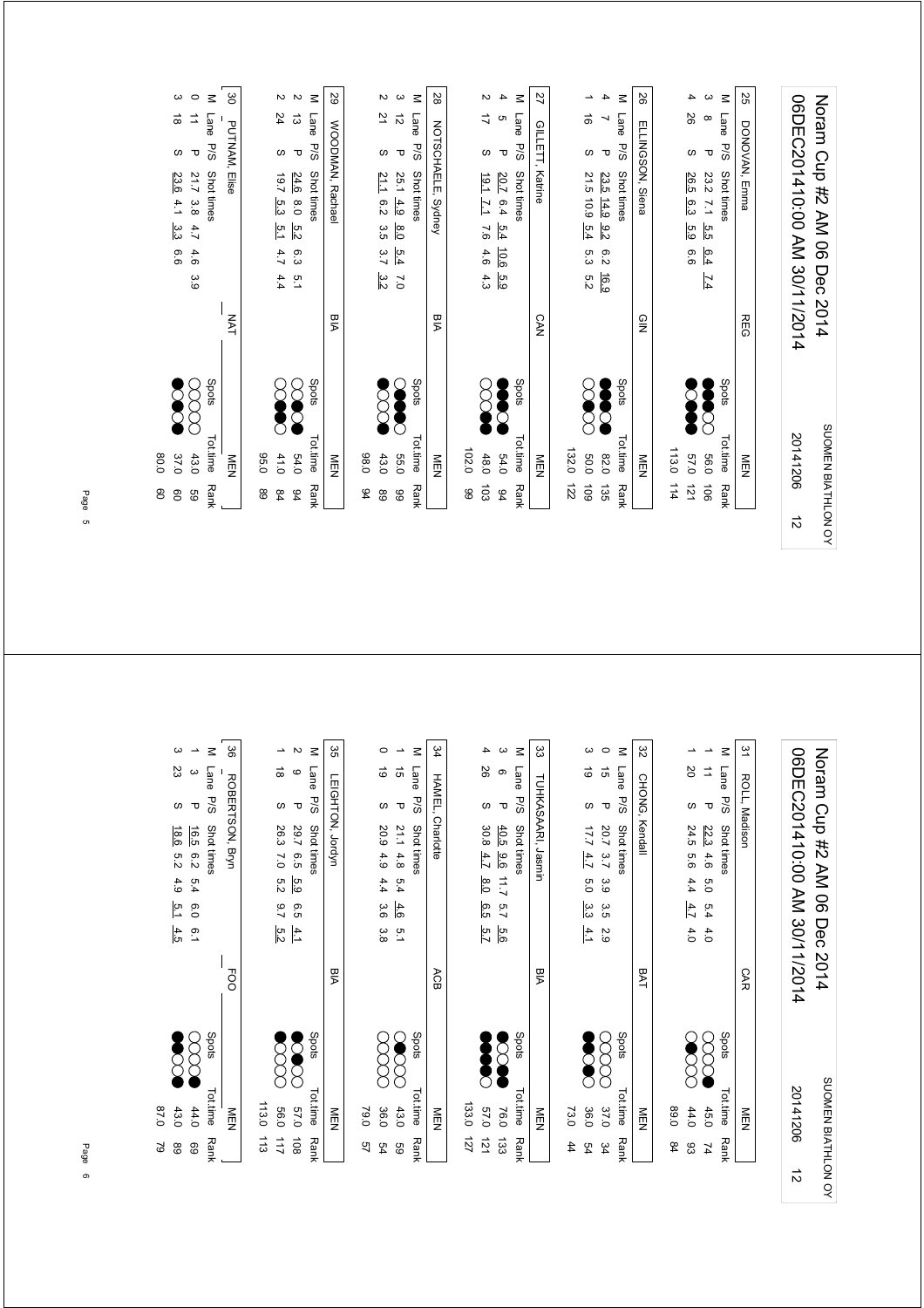| 162.0<br>83.0<br>79.0<br>136<br>135<br>136 |            | 26<br>ದ<br>Lane<br>$\mathbf \sigma$<br>S<br>40.6<br>36.2 11.4 10.7 10.0<br>$\frac{11.8}{2}$<br>8.5<br>6.2<br>$\overline{25}$<br>5.7 | ယ<br>$\sim$              |
|--------------------------------------------|------------|-------------------------------------------------------------------------------------------------------------------------------------|--------------------------|
| Spots<br>Tot.time<br>NEN<br><b>Rank</b>    | <b>BIA</b> | WEIR, Makenna<br><b>P/S</b><br>Shot times                                                                                           | $\ddot{4}$<br>$\leq$     |
| 116.0<br>111                               |            |                                                                                                                                     |                          |
| 0.95<br>211                                |            | 23<br>$\omega$<br>27.3<br>$\overline{5.1}$<br>7.3<br>5.7<br>စ်<br>၁                                                                 | ω                        |
| 0.06<br>211                                |            | $\circ$<br>$\mathbf \sigma$<br><b>29.0</b><br>6.2<br>$\mathbf{r}$<br>9.6<br>6'1                                                     | $\circ$                  |
| Spots<br>Tot.time<br><b>Rank</b>           |            | Lane<br>P/S<br><b>Shot times</b>                                                                                                    | $\leq$                   |
| NEN                                        | <b>ROC</b> | GOWLING, Gillian                                                                                                                    | 41                       |
| 71.0<br>37                                 |            |                                                                                                                                     |                          |
| 33.0<br>ვg                                 |            | 21<br>$\omega$<br>13.0<br>5.1<br>4.1<br>4.3<br>4.6                                                                                  | $\circ$                  |
| 38.0<br>မ္ထ                                |            | ⇉<br>$\mathbf \sigma$<br>14.7<br>6.2<br>$\overline{5.1}$<br>3.8<br>4.6                                                              | $\sim$                   |
| Spots<br>Tot.time<br><b>Rank</b>           |            | Lane<br>P/5<br>Shot times                                                                                                           | $\leq$                   |
| <b>MEN</b>                                 | CAL        | LAPOINTE, Claire                                                                                                                    | đ                        |
| 139.0<br>130                               |            |                                                                                                                                     |                          |
| 0.89<br>130                                |            | ಹ<br>$\omega$<br>32.3<br>7.2<br>6.5<br>6.7<br>6.6                                                                                   | O                        |
| 71.0<br>621                                |            | ⇉<br>$\mathbf \sigma$<br>37.7<br>6.9<br>$\overline{z}$<br>6.5<br>$\overline{0}$ .1                                                  | $\circ$                  |
| Spots<br>Tot.time<br><b>Rank</b>           |            | Lane<br>5/5<br>Shot times                                                                                                           | $\leq$                   |
| NEN                                        | <b>NAP</b> | <b>ALEXANDER,</b><br>Kathleen                                                                                                       | 39                       |
| 0.70<br>28                                 |            |                                                                                                                                     |                          |
| 31.0<br>27                                 |            | <b>SO</b><br>w<br>17.0<br>2.7<br>م<br>حا<br>2.3<br>ပ္ပံ                                                                             | ယ                        |
| 36.0<br>28                                 |            | 4<br>$\mathbf \sigma$<br>17.8<br>6.0<br>2.9<br>ά<br>2.9                                                                             | $\overline{\phantom{a}}$ |
| Spots<br>Tot.time<br>Rank                  |            | Lane<br>P/S<br>Shot times                                                                                                           | $\leq$                   |
| <b>MEN</b>                                 | FOO        | BANKES,<br>Megan                                                                                                                    | အ                        |
| 0.88<br>88                                 |            |                                                                                                                                     |                          |
| 34.0<br>41                                 |            | ಠ<br>w<br>21.2<br>$\frac{1}{8}$<br>3.8<br>ى<br>خا<br>3.2                                                                            | ω                        |
| 54.0<br>94                                 |            | $\infty$<br>$\mathbf \tau$<br>56.4<br>$\overline{2}$<br>0.0<br>6.6<br>4.7                                                           | $\overline{\phantom{a}}$ |
| Spots<br>Tot.time<br>Rank                  |            | Lane<br>P/S<br>Shot times                                                                                                           | $\leq$                   |
| NEN                                        | <b>BIA</b> | SAVILL,<br>Mackenzie                                                                                                                | 37                       |
|                                            |            |                                                                                                                                     |                          |
| 20141206<br>$\vec{v}$                      |            | 06DEC201410:00 AM 30/11/2014                                                                                                        |                          |
| SUOMEN BIATHLON OY                         |            | Noran Cup #2 AM 06 Dec 2014                                                                                                         |                          |

| 114.0<br>49.0<br>115<br>101      |      | 9.9<br>6.1<br>5.3                     | 23.6<br>$\overline{z}$   | w                     | 으                      | $\circ$                  |
|----------------------------------|------|---------------------------------------|--------------------------|-----------------------|------------------------|--------------------------|
| 0.50<br>123                      |      | 8.4<br>$\overline{7.8}$<br>6.8        | 29.0<br>9.5              | τ                     | $\Rightarrow$          | $\overline{\phantom{a}}$ |
| Spots<br>Tot.time<br><b>Rank</b> |      |                                       | Shot times               | <b>Lane</b><br>P/S    |                        | $\leq$                   |
| NEN                              | PIA  |                                       | Mackenzie                | <b>TURNER,</b>        |                        | 48                       |
|                                  |      |                                       |                          |                       |                        |                          |
| 79.0<br>88                       |      |                                       |                          |                       |                        |                          |
| 44.0<br>ස                        |      | 4.9<br>4.8<br>5.7                     | 20.7<br>G.5              | w                     | 22                     | 0                        |
| 35.0<br>ZZ                       |      | 2.5<br>ვ.<br>Ο<br>$\frac{2.8}{8}$     | 661<br>5.7               | τ                     | G                      | $\overline{\phantom{a}}$ |
| Spots<br>Tot.time<br>Rank        |      |                                       | Shot times               | Lane<br>P/S           |                        | $\leq$                   |
| NEN                              | ЫA   |                                       | Nadia                    | MOSER,                |                        | 47                       |
| 0.08<br>$\mathcal{S}^2$          |      |                                       |                          |                       |                        |                          |
| 35.0<br>49                       |      | 3.9<br>α<br>ვ<br>3.0                  | 21.4<br>3.8              | လ                     | 23                     | 0                        |
| 45.0<br>74                       |      | 3.9<br>4.3<br>$\frac{8}{2}$           | 23.6<br>4.1              | τ                     | $\vec{\tilde{\omega}}$ | $\overline{\phantom{a}}$ |
| Spots<br>Tot.time<br><b>Rank</b> |      |                                       | Shot times               | Lane<br>P/S           |                        | $\leq$                   |
| NEN                              | 声    |                                       | Tekarra                  | BANSER,               |                        | 46                       |
| 132.0<br>127                     |      |                                       |                          |                       |                        |                          |
| 069<br>132                       |      | 12.9<br>6.4<br>$\overline{11}$        | 35.7<br>5.0              | $\omega$              | 21                     | ω                        |
| 63.0<br>$\overline{21}$          |      | 11.8<br>13.5<br>4.5                   | 21.5<br>$\frac{7}{3}$    | $\mathbf \sigma$      | ದ                      | 4                        |
| Spots<br>Tot.time<br><b>Rank</b> |      |                                       | Shot times               | Lane<br><b>P/S</b>    |                        | $\leq$                   |
| NEN                              | Мa   |                                       |                          | <b>BOYLE, Heather</b> |                        | 45                       |
| 1110<br>$\overline{5}$           |      |                                       |                          |                       |                        |                          |
| 0'99<br>211                      |      | 4.1<br>6.0<br>3.2                     | 29.444.2                 | $\omega$              | ゴ                      | ω                        |
| 039<br>66                        |      | 4.8<br>ς.<br>ვ<br>5.4                 | 24.6 6.0                 | Δ                     | $\overrightarrow{4}$   | ∸                        |
| Spots<br>Tot.time<br><b>Rank</b> |      |                                       | Shot times               | Lane<br>P/S           |                        | $\leq$                   |
| NEN                              | PIA  |                                       |                          | BARGEN, Chloe         |                        | 44                       |
| 136.0<br>921                     |      |                                       |                          |                       |                        |                          |
| 76.0<br>134                      |      | $\frac{8}{7}$<br>10.2 12.3            | 31.4<br>$\overline{7.8}$ | $\omega$              | 92                     | N                        |
| С<br>0.06<br>211                 |      | $\overline{z}$<br>5.3<br>$\mathbf{L}$ | 26.8<br>$\overline{2.9}$ | $\mathbf \sigma$      | $\vec{q}$              | $\overline{\phantom{a}}$ |
| Spots<br>Tot.time<br>Rank        |      |                                       | Shot times               | Lane<br><b>P/S</b>    |                        | $\leq$                   |
| NEN                              | PIA  |                                       |                          | STADNYK, Hanne        |                        | 33                       |
|                                  |      |                                       |                          |                       |                        |                          |
| 20141206<br>$\vec{v}$            |      | 06DEC201410:00 AM 30/11/2014          |                          |                       |                        |                          |
| SUOMEN BIATHLON OY               | 2014 | Dec                                   | Noram Cup #2 AM 06       |                       |                        |                          |
|                                  |      |                                       |                          |                       |                        |                          |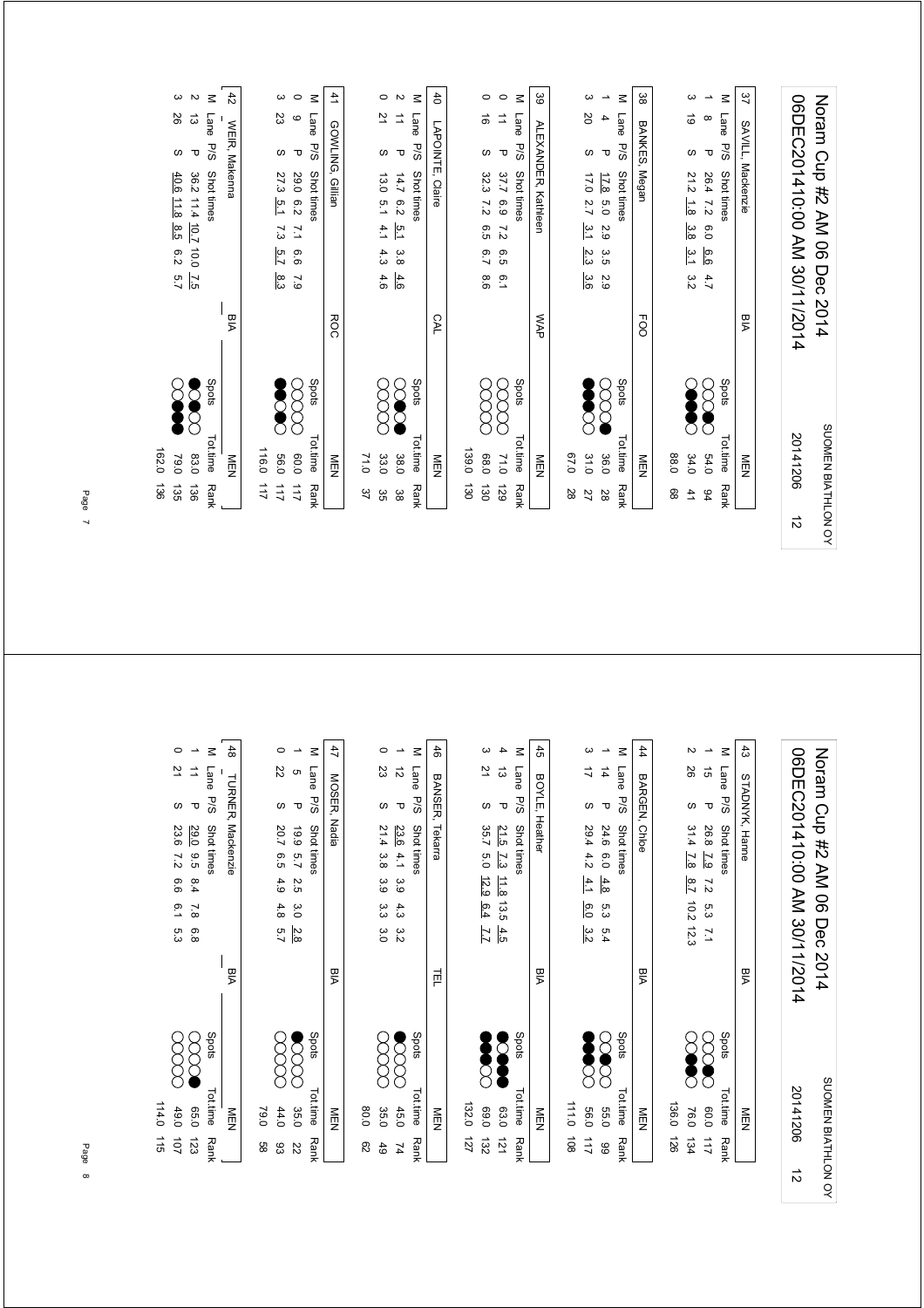| Noran Cup #2 AM 06 Dec 2014                                                           |            |                          | SUOMEN BIATHLON OY   |
|---------------------------------------------------------------------------------------|------------|--------------------------|----------------------|
| 06DEC201410:00 AM 30/11/2014                                                          |            | 20141206                 | $\vec{v}$            |
| 6 <sup>4</sup><br><b>WAICHLER, Claire</b>                                             | <b>NET</b> | NEN                      |                      |
| $\leq$<br>Lane<br>P/S<br>Shot times                                                   |            | Spots<br>Tot.time        | Rank                 |
| 4<br>┙<br>$\mathbf \sigma$<br>28.9<br>6.7<br>6.8<br>52<br>6.0                         |            | 0'/9                     | 108                  |
| $\sim$<br>$\vec{\infty}$<br>$\omega$<br>41.1<br>9.5<br>5.7<br>$\overline{C}$<br>8.3   |            | 71.0                     | 133                  |
|                                                                                       |            | 128.0                    | 121                  |
| g<br><b>SEPANDJ, Darya</b>                                                            | FOO        | <b>MEN</b>               |                      |
| $\leq$<br>Lane<br>P/S<br>Shot times                                                   |            | Spots<br>Tot.time        | Rank                 |
| $\circ$<br>$\infty$<br>᠊ᠣ<br>23.0<br>4.7<br>Ο.<br>Ο<br>4.2<br>4.2                     |            | 44.0                     | 69                   |
| И<br>$\vec{\infty}$<br>w<br>24.0<br>6.1<br>5.5<br>$\overline{2}$<br>$10.8$            |            | 104.0<br>0.09            | 124<br>97            |
| ā,<br>TEETZEN, Kyra                                                                   | <b>CAR</b> | M<br>D<br>N              |                      |
| $\leq$<br>Lane<br><b>P/S</b><br>Shot times                                            |            | Spots<br><b>Tot.time</b> | Rank                 |
| $\circ$<br>4<br>$\mathbf \sigma$<br>27.6<br>0.0<br>5.4<br>5.5<br>ς.<br>ვ              |            | Σ,<br><b>55.0</b>        | 66                   |
| က<br>SO<br>$\omega$<br>25.6<br>$\overline{0}$<br>9.6<br>8.3<br>ςā                     |            | 109.0<br>54.0            | 101<br>115           |
|                                                                                       |            |                          |                      |
| R <sub>3</sub><br>DAVIES, Macx                                                        | NAT        | <b>MEN</b>               |                      |
| $\leq$<br>Lane<br>P/S<br>Shot times                                                   |            | Spots<br>Tot.time        | Rank                 |
| $\sim$<br>ದ<br>Δ<br>16.3 2.5<br>$\tilde{5}$<br>$\frac{2}{3}$<br>$\frac{3}{7}$         |            | 29.0                     | $\omega$             |
| $\circ$<br>ಹ<br>w<br>15.1<br>2.6<br>3.2<br>2.6<br>$\tilde{5}$                         |            | 28.0                     | $\vec{\omega}$       |
|                                                                                       |            | 0'29                     | $\infty$             |
| ပ္လာ<br>NEUMANN, Matthew                                                              | <b>CAL</b> | NEN                      |                      |
| $\leq$<br>Lane<br>P/S<br>Shot times                                                   |            | Spots<br>Tot.time        | Rank                 |
| $\circ$<br>$\frac{1}{4}$<br>τ<br>27.0<br>3.2<br>3.2<br>4.1<br>3.4                     |            | 44.0                     | 69                   |
| Z<br>ゴ<br>ဖ<br>6.3<br>6.8<br>3.5<br>م.<br>و<br>4.6                                    |            | 39.0                     | 2                    |
|                                                                                       |            | 03.0                     | 7                    |
| 54<br>GIBSON, Michael                                                                 | CGR        | NEN                      |                      |
| $\leq$<br>Lane<br><b>P/S</b><br>Shot times                                            |            | Spots<br>Tot.time        | <b>Rank</b>          |
| $\overline{c}$<br>$\vec{\circ}$<br>$\mathbf \tau$<br>14.4<br>7.5<br>3.8<br>ပ္ပ<br>3.8 |            | 34.0                     | $\overrightarrow{L}$ |
| ∸<br>ゴ<br>ဖ<br>15.0<br>2.7<br>3.9<br>3.7<br>3.4                                       |            | 0'67                     | $\vec{q}$            |
|                                                                                       |            | 63.0                     | $\vec{a}$            |

| 8<br>54                  | 70.0<br>36.0 |       |                              | 3.3             | 3.5              | $\frac{3}{2}$ | 3.2              | 22.3          | ω                 | $\vec{\circ}$          | $\sim$         |
|--------------------------|--------------|-------|------------------------------|-----------------|------------------|---------------|------------------|---------------|-------------------|------------------------|----------------|
| $\overrightarrow{a}$     | 34.0         |       |                              | $\frac{3}{4}$   | $\overline{2.7}$ | 3.0           | 3.6              | 16.6          | $\mathbf \tau$    | $\vec{\tilde{\omega}}$ | $\mathbf{v}$   |
| <b>Rank</b>              | Tot.time     | Spots |                              |                 |                  |               |                  | Shot times    | P/S               | Lane                   | $\leq$         |
|                          | NEN          |       | BAT                          |                 |                  |               |                  |               | CHISHOLM, Andrew  |                        | පි             |
| 99                       | 79.0         |       |                              |                 |                  |               |                  |               |                   |                        |                |
| 96                       | 45.0         |       |                              | ین<br>ن         | 3.6              | 4.5           | 4.7              | 17.6          | ω                 | 22                     | $\mathbf{v}$   |
| $\overrightarrow{L}$     | 34.0         |       |                              | 4.1             | $\frac{3}{2}$    | 4.3           | ယ္ပ              | 14.3          | $\mathbf \sigma$  | $\vec{o}$              | $\overline{c}$ |
| <b>Rank</b>              | Tot.time     | Spots |                              |                 |                  |               |                  | Shot times    | <b>P/S</b>        | Lane                   | $\leq$         |
|                          | NEN          |       | <b>ROC</b>                   |                 |                  |               |                  |               | THOMPSON, Beau    |                        | 89             |
| 5                        | 85.0         |       |                              |                 |                  |               |                  |               |                   |                        |                |
| 2                        | 39.0         |       |                              | م<br>م          | 4.3              | 2.8           | 4.1              | 19.7          | $\omega$          | ಹ                      |                |
| $\approx$                | 46.0         |       |                              | 4.3             | 4.5              | 4.9           | $\overline{5.7}$ | 22.2          | $\mathbf \sigma$  | c                      | ∸              |
| <b>Rank</b>              | Tot.time     | Spots |                              |                 |                  |               |                  | Shot times    | P/S               | <b>Lane</b>            | $\leq$         |
|                          | NEN          |       | $\leq$                       |                 |                  |               |                  |               | MACKENZIE, Jasper |                        | 88             |
| თ                        | 0'/9         |       |                              |                 |                  |               |                  |               |                   |                        |                |
| ၜ                        | 26.0         |       |                              | 2.5             | 2.7              | 2.5           | 2.3              | 14.2          | w                 | ಹ                      | $\circ$        |
| c                        | 31.0         |       |                              | $\frac{2.2}{2}$ | م<br>د           | 3.4           | 2.9              | 18.0          | $\mathbf \sigma$  | ၜ                      | Z              |
| <b>Rank</b>              | Tot.time     | Spots |                              |                 |                  |               |                  | Shot times    | P/S               | Lane                   | $\leq$         |
|                          | NEN          |       | <b>GSN</b>                   |                 |                  |               |                  |               | DOHERTY, Sean     |                        | 57             |
| 51                       | 0.99         |       |                              |                 |                  |               |                  |               |                   |                        |                |
| 22                       | 30.0         |       |                              | 4.4             | ς<br>Ο           | α.<br>G       | 4.2              | 13.4          | w                 | $\vec{\infty}$         | ∸              |
| 40                       | 39.0         |       |                              | 4.4             | 7.4              | 4.2           | 5.1              | 16.7          | $\mathbf \sigma$  | $^\infty$              | $\sim$         |
| <b>Rank</b>              | Tot.time     | Spots |                              |                 |                  |               |                  | Shot times    | P/S               | Lane                   | $\leq$         |
|                          | NEN          |       | <b>NAI</b>                   |                 |                  |               |                  |               | SMITH, Casey      |                        | 99             |
| $\vec{a}$                | 02.0         |       |                              |                 |                  |               |                  |               |                   |                        |                |
| 22                       | 30.0         |       |                              | $\tilde{5}$     | 2.4              | 2.7           | 2.8              | 17.8          | $\omega$          | ₹                      | $\circ$        |
| $\overline{\phantom{0}}$ | 32.0         |       | 5.5                          | 3.7             | 3.7              | 3.4           | 15.4             | $\frac{0}{3}$ | $\mathbf \tau$    | $\vec{o}$              | $\overline{c}$ |
| <b>Rank</b>              | Tot.time     | Spots |                              |                 |                  |               |                  | Shot times    | <b>P/S</b>        | Lane                   | $\leq$         |
|                          | NEN          |       | <b>NAT</b>                   |                 |                  |               |                  |               | DALBERG, Jacob    |                        | SS             |
|                          |              |       |                              |                 |                  |               |                  |               |                   |                        |                |
| $\vec{v}$                | 20141206     |       | 06DEC201410:00 AM 30/11/2014 |                 |                  |               |                  |               |                   |                        |                |
| SUOMEN BIATHLON OY       |              |       | 2014                         | Dec             | $\overline{90}$  |               |                  |               |                   | Noram Cup #2 AM        |                |
|                          |              |       |                              |                 |                  |               |                  |               |                   |                        |                |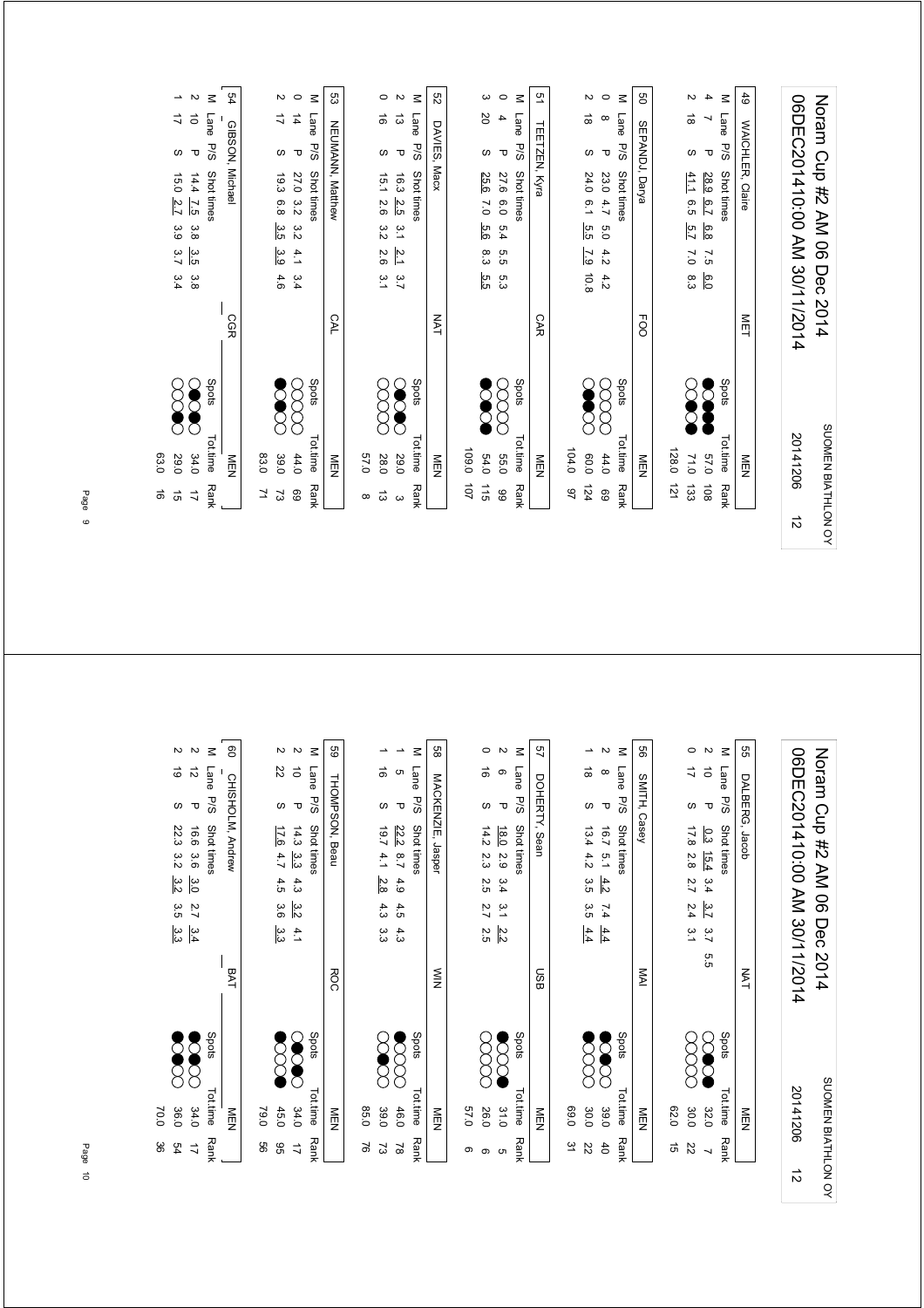|           | 41<br>O9                 | 37.0<br>72.0       |       |            | $\vec{\circ}$<br>$\omega$<br>45.5<br>2.7<br>4.0<br>63<br>3.5                      | ω                        |
|-----------|--------------------------|--------------------|-------|------------|-----------------------------------------------------------------------------------|--------------------------|
|           | 22                       | 35.0               |       |            | $\vec{\mathfrak{o}}$<br>$\mathbf \tau$<br>22.1<br><b>2.4</b><br>2.6<br>2.7<br>2.7 | $\circ$                  |
|           | <b>Rank</b>              | Tot.time           | Spots |            | Lane<br><b>P/S</b><br>Shot times                                                  | $\leq$                   |
|           |                          | NEN<br>N           |       | <b>NAT</b> | GOW, Scott                                                                        | 9                        |
|           | 28                       | 0.70               |       |            |                                                                                   |                          |
|           | 49                       | 35.0               |       |            | 21<br>$\omega$<br>14.4<br>ပ္ပ<br>ပ္ပ<br>4.8<br>စ်<br>ဖ                            | ω                        |
|           | $\overline{\phantom{0}}$ | 32.0               |       |            | ದ<br>$\mathbf \sigma$<br>17.2<br>3.4<br>2.8<br>دن<br>دن<br>2.8                    | $\overline{\phantom{a}}$ |
|           | Rank                     | Tot.time           | Spots |            | Lane<br>P/S<br>Shot times                                                         | $\leq$                   |
|           |                          | NEN                |       | ACB        | BLAIS, Vincent                                                                    | 8                        |
|           | $\frac{1}{8}$            | 117.0              |       |            |                                                                                   |                          |
|           | 113                      | <b>52.0</b>        |       |            | SO<br>$\omega$<br>23.6<br>5.2<br>$\frac{9.2}{2}$<br>71<br>5.7                     | ω                        |
|           | 123                      | 0.56               |       |            | $\circ$<br>$\mathbf \sigma$<br>28.2<br>62<br>6.8<br>$\frac{9}{8}$<br>8.8          | $\sim$                   |
|           | <b>Rank</b>              | Tot.time           | Spots |            | Lane<br><b>P/S</b><br>Shot times                                                  | $\leq$                   |
|           |                          | <b>MEN</b>         |       | <b>BIA</b> | <b>UNDERWOOD, Nathan</b>                                                          | 99                       |
|           | 51                       | 75.0               |       |            |                                                                                   |                          |
|           | $\mathsf{S}2$            | 40.0               |       |            | ಹ<br>လ<br>14.6<br>4.9<br>2.9<br>3.5<br>2.7                                        | ω                        |
|           | $\overline{z}$           | 35.0               |       |            | ದ<br>$\mathbf{\tau}$<br>0.81<br>2.8<br>4.5<br>3.6<br>ပ္ပ                          | N                        |
|           | <b>Rank</b>              | <b>Tot.time</b>    | Spots |            | Lane<br>P/S<br>Shot times                                                         | $\leq$                   |
|           |                          | NEN                |       | <b>BIA</b> | <b>SCHRYER,</b><br>Eric                                                           | 64                       |
|           | ပ္တ                      | 0.07               |       |            |                                                                                   |                          |
|           | 22                       | 30.0               |       |            | ಹ<br>$\omega$<br>14.2<br>3.2<br>م.<br>م<br>2.8<br>5.7                             | N                        |
|           | 47                       | 40.0               |       |            | $\mathbf \sigma$<br>$\sqrt{181}$<br>4.7<br>4.1<br>$\overline{0.9}$<br>5.G         | 4                        |
|           | Rank                     | Tot.time           | Spots |            | Lane<br><b>P/S</b><br>Shot times                                                  | $\leq$                   |
|           |                          | NEN                |       | <b>GSO</b> | DURTSCHI, Max                                                                     | ని                       |
|           | ⇉                        | 0.06               |       |            |                                                                                   |                          |
|           | ⇉                        | 27.0               |       |            | 6<br>w<br>16.1<br>2.6<br>2.8<br>2.6<br>3.5                                        | 0                        |
|           | $\overrightarrow{a}$     | 33.0               |       |            | $\vec{4}$<br>$\mathbf \tau$<br>17.0<br><u>2.2</u><br>$\frac{3}{4}$<br>4.0<br>3.1  | $\overline{c}$           |
|           | Rank                     | Tot.time           | Spots |            | Lane<br>P/S<br>Shot times                                                         | $\leq$                   |
|           |                          | NEN                |       | <b>NAT</b> | GOW, Christian                                                                    | 51                       |
|           |                          |                    |       |            |                                                                                   |                          |
| $\vec{v}$ |                          | 20141206           |       |            | 06DEC201410:00 AM 30/11/2014                                                      |                          |
|           |                          | SUOMEN BIATHLON OY |       |            | Noran Cup #2 AM 06 Dec 2014                                                       |                          |

| ပ္တ<br>$\ddot{4}$       | 34.0<br>0.07 |       |            | $\frac{2.6}{2}$<br>4.5 | 3.5         | 19.3<br>2.8                  | ဖ                | ಕ                    | 4                        |
|-------------------------|--------------|-------|------------|------------------------|-------------|------------------------------|------------------|----------------------|--------------------------|
| 28                      | 36.0         | ్     |            | 2.7<br>2.6             | 2.5         | 22.8<br>3.4                  | $\mathbf \tau$   | $\vec{v}$            | $\sim$                   |
| <b>Rank</b>             | Tot.time     | Spots |            |                        |             | Shot times                   | P/S              | <b>Lane</b>          | $\leq$                   |
|                         | NEN          |       | ROC        |                        |             |                              | SKINSTAD, Kai    |                      | ವ                        |
| 51                      | 75.0         |       |            |                        |             |                              |                  |                      |                          |
| 2                       | 39.0         |       |            | 5.8<br>Ğ.1             | 4.9         | 17.4<br>5.8                  | $\omega$         | $\vec{\circ}$        | Z                        |
| 28                      | 36.0         |       |            | 3.2<br>$\frac{4}{1}$   | 4.2         | 9.61<br>3.9                  | τ                | ၜ                    | $\sim$                   |
| <b>Rank</b>             | Tot.time     | Spots |            |                        |             | Shot times                   | P/S              | Lane                 | $\leq$                   |
|                         | NEN          |       | <b>GSN</b> |                        |             | JOHNSON, Patrick             |                  |                      | $\overline{z}$           |
| ದ                       | 020          |       |            |                        |             |                              |                  |                      |                          |
| $\vec{a}$               | <b>29.0</b>  |       |            | 3.1<br>2.7             | ယ်<br>ကိ    | 15.6<br>3.5                  | S                | 24                   | ∸                        |
| $\Rightarrow$           | 33.0         |       |            | 2.6<br>3.6             | $\tilde{c}$ | 18.7<br>4.3                  | $\mathbf \sigma$ | $\overrightarrow{4}$ | $\sim$                   |
| <b>Rank</b>             | Tot.time     | Spots |            |                        |             | Shot times                   | P/S              | Lane                 | $\leq$                   |
|                         | NEN          |       | <b>ROC</b> |                        |             | BERTRAND, Guillaume          |                  |                      | 7                        |
| 44                      | 73.0         |       |            |                        |             |                              |                  |                      |                          |
| 54                      | 36.0         |       |            | 2.8<br>3.8             | 8.5         | $\overline{11.0}$<br>2.2     | $\omega$         | $\vec{a}$            | Z                        |
| 54                      | 37.0         |       |            | α.<br>ვ<br>2.9         | 2.5         | 23.6<br>$\frac{2}{3}$        | $\mathbf \sigma$ | $\infty$             | $\circ$                  |
| <b>Rank</b>             | Tot.time     | Spots |            |                        |             | Shot times                   | <b>P/S</b>       | Lane                 | $\leq$                   |
|                         | <b>MEN</b>   |       | CGR        |                        |             | DRAISSIGACKER, Ethan         |                  |                      | 2                        |
| 37                      | 71.0         |       |            |                        |             |                              |                  |                      |                          |
| 22                      | 30.0         |       |            | 3.9<br>3.8             | 4.8         | 14.9<br>3.9                  | $\omega$         | ゴ                    | ∸                        |
| 51                      | 41.0         |       |            | 3.5<br>3.5             | $\tilde{C}$ | 21.1 2.8                     | $\mathbf \sigma$ | $\vec{\omega}$       | $\circ$                  |
| <b>Rank</b>             | Tot.time     | Spots |            |                        |             | Shot times                   | <b>P/S</b>       | Lane                 | $\leq$                   |
|                         | NEN          |       | <b>ROC</b> |                        |             |                              | NOVAK, Grant     |                      | 89                       |
| 2                       | 028          |       |            |                        |             |                              |                  |                      |                          |
| 41                      | 34.0         |       |            | 5.5<br>2.9             | 2.3         | 17.8<br>ယ<br>ယ               | $\omega$         | ゴ                    | ∸                        |
| $\overline{\mathbf{6}}$ | 48.0         |       |            | 2.6<br>13.4            | 2.8         | 24.6<br>97                   | ᠊ᠣ               | $\vec{v}$            | $\overline{\phantom{a}}$ |
| <b>Rank</b>             | Tot.time     | Spots |            |                        |             | Shot times                   | P/S              | Lane                 | $\leq$                   |
|                         | NEN          |       | <b>ROC</b> |                        |             | POFFENROTH, William          |                  |                      | 89                       |
|                         |              |       |            |                        |             |                              |                  |                      |                          |
| $\vec{v}$               | 20141206     |       |            |                        |             | 06DEC201410:00 AM 30/11/2014 |                  |                      |                          |
| SUOMEN BIATHLON OY      |              |       | 2014       | Dec                    |             | Noram Cup #2 AM 06           |                  |                      |                          |
|                         |              |       |            |                        |             |                              |                  |                      |                          |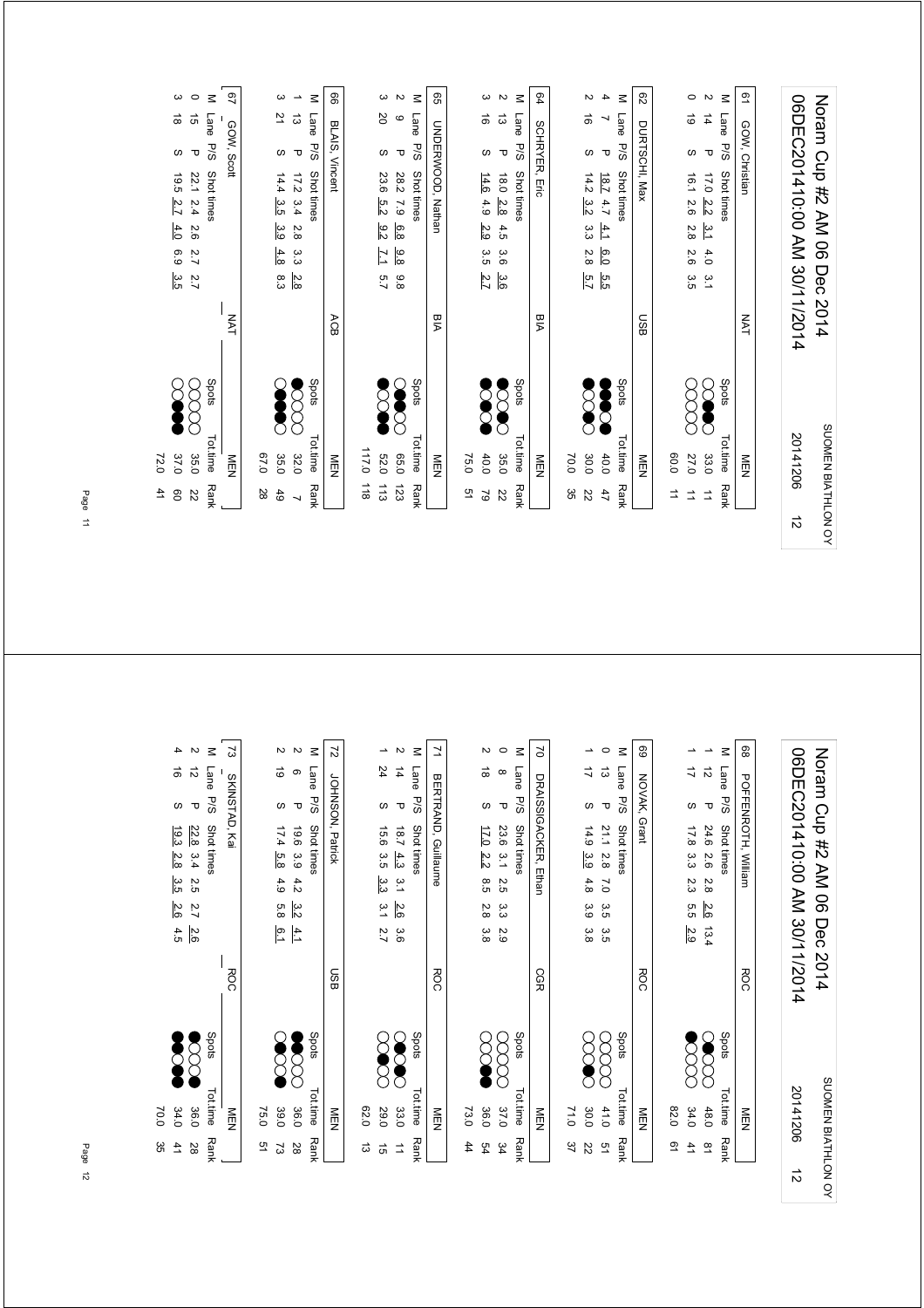|           | 98<br>2         | 0.58<br>42.0       |       |            | ω<br>26.3<br>3.7<br>4.6<br>4.5<br>3.8                               | 6                        | ယ       |
|-----------|-----------------|--------------------|-------|------------|---------------------------------------------------------------------|--------------------------|---------|
|           | GS              | 43.0               | C     |            | $\mathbf \tau$<br>20.4<br>9.6<br>4.7<br>4.6<br>5.4                  | $\vec{=}$                | $\sim$  |
|           | <b>Rank</b>     | Tot.time           | Spots |            | <b>P/S</b><br><b>Shot times</b>                                     | Lane                     | $\leq$  |
|           |                 | NEN                |       | РIА        | SVAIKAUSKAS, Nichola                                                |                          | 2       |
|           | සි              | 0.18               |       |            |                                                                     |                          |         |
|           | 99              | 38.0               |       |            | $\omega$<br>$1.9 - 7$<br>5.9<br>4.2<br>3.8<br>م<br>د                | 4                        | ယ       |
|           | 69              | 43.0               |       |            | τ<br>22.9<br>4.6<br>3.6<br>4.2<br>3.4                               | $\vec{0}$                | ω       |
|           | <b>Rank</b>     | Tot.time           | Spots |            | P/S<br>Shot times                                                   | Lane                     | $\leq$  |
|           |                 | NEN                |       | <b>NAT</b> | NAKADA, Tadhg                                                       |                          | 2       |
|           | 28              | 123.0              |       |            |                                                                     |                          |         |
|           | æ               | 33.0               |       |            | w                                                                   | ಹ                        | c       |
|           | $\frac{138}{2}$ | 0.06               |       |            | $\mathbf \sigma$                                                    | $\overline{\phantom{a}}$ | c       |
|           | <b>Rank</b>     | Tot.time           | Spots |            | <b>P/S</b><br>Shot times                                            | Lane                     | $\leq$  |
|           |                 | NEN                |       | <b>CAM</b> | CURRY, Ben                                                          |                          |         |
|           | ပ္ပ             | 76.0               |       |            |                                                                     |                          |         |
|           | 6 <sup>4</sup>  | 35.0               |       |            | $\omega$<br>21.5<br>3.9<br>3.6<br>3.9<br>3.5                        | ಠ                        | ∸       |
|           | $\overline{a}$  | 41.0               |       |            | $\mathbf \sigma$<br>22.6<br>4.6<br>3.8<br>4.0<br>4.9                | ₫                        | $\circ$ |
|           | Rank            | Tot.time           | Spots |            | 5/5<br>Shot times                                                   | Lane                     | $\leq$  |
|           |                 | NEN                |       | <b>ROC</b> | HARDEN,<br>Stuart                                                   |                          | 97      |
|           | 23              | 0.50               |       |            |                                                                     |                          |         |
|           | ၜ               | 26.0               |       |            | ς<br>13.7<br>3.7<br>$\tilde{z}$ 1<br>2.1<br>2.4                     | $\vec{0}$                | Z       |
|           | $\overline{d}$  | 39.0               |       |            | $\mathbf \sigma$<br>20.1<br>3.7<br>$\ddot{4}$<br>ပ္ပ<br>$\ddot{a}$  | $\vec{0}$                | $\circ$ |
|           | <b>Rank</b>     | Tot.time           | Spots |            | <b>P/S</b><br>Shot times                                            | Lane                     | $\leq$  |
|           |                 | MEN                |       | <b>NAT</b> | MCELROY, Jordan                                                     |                          | 51      |
|           | 27              | 0.96               |       |            |                                                                     |                          |         |
|           | ၜ               | 26.0               |       |            | S<br>13.9<br>ယ<br>ယ<br>2.7<br>2.9<br>2.9                            | $\vec{a}$                | 0       |
|           | 47              | 40.0               |       |            | $\mathbf \tau$<br>27.3<br>2.8<br>$\frac{1}{2}$<br>N<br>்<br>دى<br>د | $\infty$                 | $\circ$ |
|           | Rank            | <b>Tot.time</b>    | Spots |            | P/S<br>Shot times                                                   | Lane                     | $\leq$  |
|           |                 | NEN<br>N           |       | BAT        | <b>DUPUIS,</b><br>Alexandre                                         |                          | 74      |
|           |                 |                    |       |            |                                                                     |                          |         |
| $\vec{v}$ |                 | 20141206           |       |            | 06DEC201410:00 AM 30/11/2014                                        |                          |         |
|           |                 | SUOMEN BIATHLON OY |       |            | Noran Cup #2 AM 06 Dec 2014                                         |                          |         |

| ၶ<br>8               | 37.0<br>76.0      |            | ω<br>ಹ<br>$\omega$<br>6.9<br>4.0<br>2.8<br>4.3<br>3.6                                           |
|----------------------|-------------------|------------|-------------------------------------------------------------------------------------------------|
| $\uparrow$           | 39.0              |            | $\circ$<br>$\rightarrow$<br>$\mathbf \sigma$<br>22.7 3.7<br>3.9<br>4.4<br>3.7                   |
| <b>Rank</b>          | Spots<br>Tot.time |            | $\leq$<br><b>Lane</b><br>P/S<br>Shot times                                                      |
|                      | NEN               | <b>CAM</b> | ၛၟ<br>ECCLESTON, Sasha                                                                          |
| 6                    | 64.0              |            |                                                                                                 |
| <b>G</b>             | 29.0              |            | Z<br>17<br>လ<br>13.2<br>3.6<br>2.9<br>3.5<br>3.7                                                |
| 22                   | 35.0              |            | ယ<br>$\vec{q}$<br>$\mathbf \sigma$<br>18.5<br>3.5<br>3.5<br>3.3<br>3.8                          |
| <b>Rank</b>          | Spots<br>Tot.time |            | $\leq$<br>Lane<br>P/S<br>Shot times                                                             |
|                      | NEN               | <b>BAT</b> | 84<br>MILLAR, Aidan                                                                             |
| 4                    | 72.0              |            |                                                                                                 |
| 41                   | 34.0              |            | ω<br>ಹ<br>w<br>20.1<br>2.2<br>2.6<br>2.7<br>2.8                                                 |
| 88                   | 38.0              |            | $\overline{\phantom{a}}$<br>c<br>$\mathbf \sigma$<br>25.7<br>$\frac{3}{1}$<br>2.3<br>3.2<br>2.8 |
| <b>Rank</b>          | Spots<br>Tot.time |            | $\leq$<br>Lane<br>P/S<br>Shot times                                                             |
|                      | NEN               | <b>ROC</b> | 83<br>GERWING, Nate                                                                             |
| S9                   | 0.18              |            |                                                                                                 |
| 8                    | 37.0              |            | Z<br>20<br>$\omega$<br>21.7<br>3.6<br>3.0<br>$\overrightarrow{8}$<br>2.7                        |
| 69                   | Q<br>44.0         |            | $\sim$<br>⇉<br>$\mathbf \sigma$<br>21.8<br>$\overline{0}$<br>4.7<br>4.1<br>4.3                  |
| <b>Rank</b>          | Spots<br>Tot.time |            | $\leq$<br>Lane<br>P/S<br>Shot times                                                             |
|                      | NEN               | <b>BIA</b> | 82<br>SHOULDICE, Isaac                                                                          |
| ಪ                    | 02.0              |            |                                                                                                 |
| 5Ì                   | 29.0              |            | ယ<br>ಕ<br>$\omega$<br>13.7<br>3.4<br>3.0<br>4.4<br>2.9                                          |
| $\overrightarrow{a}$ | 33.0              |            | $\circ$<br>⇉<br>$\mathbf \sigma$<br>18.5<br>3.4<br>3.4<br>α<br>ვ<br>2.9                         |
| <b>Rank</b>          | Spots<br>Tot.time |            | $\leq$<br>Lane<br>P/S<br>Shot times                                                             |
|                      | NEN               | BAT        | $\overline{8}$<br><b>HUDEC, Matthew</b>                                                         |
| SO                   | 64.0              |            |                                                                                                 |
| ပ္ပ                  | 33.0              |            | $\sim$<br>6<br>ω<br>17.0<br>3.6<br>4.1<br>3.7<br>4.1                                            |
| ຕ                    | 31.0              |            | $\circ$<br>$\vec{\omega}$<br>$\mathbf \tau$<br>16.2<br>2.7<br>3.4<br>م.<br>ح<br>2.5             |
| <b>Rank</b>          | Spots<br>Tot.time |            | $\leq$<br>Lane<br>P/S<br>Shot times                                                             |
|                      | NEN               | BAT        | 8<br>STRUM, Matt                                                                                |
|                      |                   |            |                                                                                                 |
| $\vec{v}$            | 20141206          |            | 06DEC201410:00 AM 30/11/2014                                                                    |
| SUOMEN BIATHLON OY   |                   | 2014       | Noram Cup #2 AM 06<br>Dec                                                                       |
|                      |                   |            |                                                                                                 |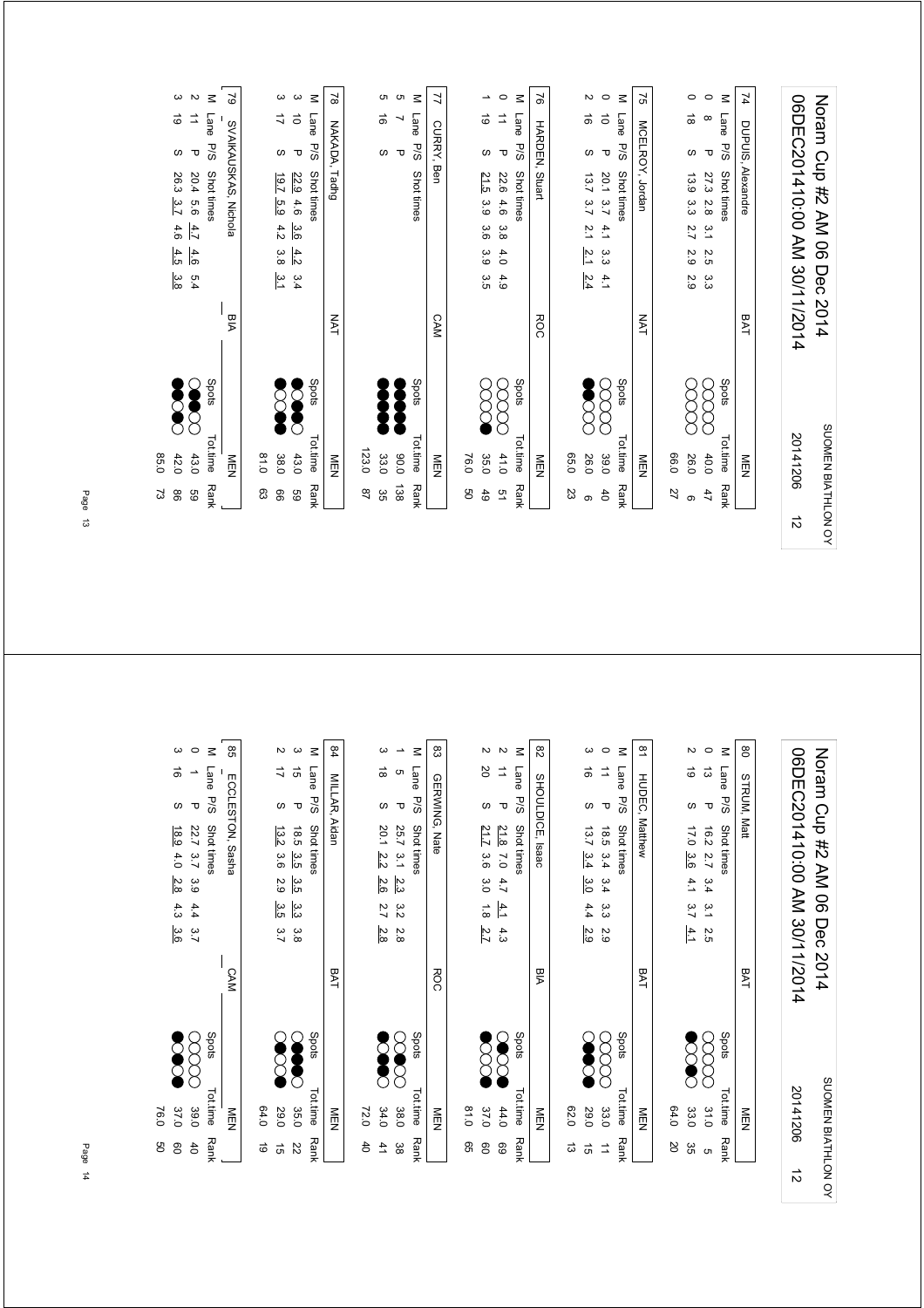|           | $\ddot{4}$            | 74.0               |       |             |                              |                |                     |                  |                          |                          |
|-----------|-----------------------|--------------------|-------|-------------|------------------------------|----------------|---------------------|------------------|--------------------------|--------------------------|
|           | 41                    | 34.0               |       |             | ပ္ပ<br>3.6                   | 3.9            | 10.1<br>2.6         | $\omega$         | ゴ                        | $\sim$                   |
|           | 47                    | 40.0               |       |             | $\frac{3}{4}$<br>4.0         | 4.1            | 20.4<br>3.6         | $\mathbf \tau$   | J                        | 4                        |
|           | <b>Rank</b>           | Tot.time           | Spots |             |                              |                | Shot times          | P/S              | <b>Lane</b>              | $\leq$                   |
|           |                       | NEN                |       | $M_{\rm L}$ |                              |                | ELLINGSON, Jakob    |                  |                          | 91                       |
|           | 82                    | 0.89               |       |             |                              |                |                     |                  |                          |                          |
|           | 99                    | 38.0               |       |             | 4.0<br>4.4                   | 4.4            | 17.7<br>4.5         | S                | ಹ                        | $\mathbf w$              |
|           | 211                   | 0.06               |       |             | 10.1 16.4                    | 4.8            | 21.6<br>5.9         | $\mathbf \sigma$ | $\overline{\phantom{a}}$ | $\sim$                   |
|           | Rank                  | Tot.time           | Spots |             |                              |                | Shot times          | <b>P/S</b>       | Lane                     | $\leq$                   |
|           |                       | NEN                |       | <b>CAM</b>  |                              |                |                     | CREASY, Reid     |                          | ៜ                        |
|           | စ                     | 0.65               |       |             |                              |                |                     |                  |                          |                          |
|           | ၜ                     | 26.0               |       |             | 3.1<br>2.6                   | 3.2            | 11.9<br>3.6         | $\omega$         | ಹ                        | ∸                        |
|           | $\vec{=}$             | 33.0               |       |             | 2.8<br>2.8                   | دى<br>ما       | 19.8 3.9            | $\mathbf \sigma$ | $\vec{g}$                | $\sim$                   |
|           | Rank                  | Tot.time           | Spots |             |                              |                | Shot times          | P/S              | Lane                     | $\leq$                   |
|           |                       | NEN                |       | BAT         |                              |                | CAMPBELL, Carsen    |                  |                          | 89                       |
|           | 88                    | 0.96               |       |             |                              |                |                     |                  |                          |                          |
|           | $\overline{0}$        | 37.0               |       |             | 3.6<br>$\frac{5.4}{3.7}$     | 4.1            | 21.4<br>3.6         | $\omega$         | ಹ                        | ∸                        |
|           | 115                   | 0'69               |       |             | 4.8                          | 3.9            | $39.1 \t3.4$        | $\mathbf \sigma$ | 4                        | 4                        |
|           | Rank                  | <b>Tot.time</b>    | Spots |             |                              |                | Shot times          | P/S              | Lane                     | $\leq$                   |
|           |                       | NEN                |       | AVA         |                              |                | BOYD-PORTER, Seamus |                  |                          | 8                        |
|           | $\overrightarrow{11}$ | 0.111              |       |             |                              |                |                     |                  |                          |                          |
|           | 96                    | 45.0               |       |             | 2.7<br>3.9                   | م<br>م         | 27.6<br>4.6         | $\omega$         | $\vec{\circ}$            | N                        |
|           | 921                   | 0.06               |       |             | 5.8<br>5.8                   | $\overline{5}$ | 31.6<br>12.7        | τ                | $\mathbf{\circ}$         | $\overline{\phantom{a}}$ |
|           | Rank                  | <b>Tot.time</b>    | Spots |             |                              |                | <b>Shot times</b>   | P/S              | Lane                     | $\leq$                   |
|           |                       | <b>NEN</b>         |       | ACB         |                              |                | Félix               |                  | <b>HAMEL</b>             | $^{28}$                  |
|           | 47                    | 75.0               |       |             |                              |                |                     |                  |                          |                          |
|           | 54                    | 36.0               |       |             | 4.7<br>5.4                   | 3.5            | 17.4<br>4.5         | $\omega$         | $\vec{\infty}$           | ယ                        |
|           | 40                    | 39.0               |       |             | 3.5<br>$\frac{4.1}{4}$       | دن<br>دن       | 21.14.3             | $\mathbf \sigma$ | $\frac{1}{4}$            | $\overline{\phantom{a}}$ |
|           | Rank                  | Tot.time           | Spots |             |                              |                | Shot times          | P/S              | Lane                     | $\leq$                   |
|           |                       | NEN                |       | BAT         |                              |                |                     | ROOTS, Arthur    |                          | 8                        |
|           |                       |                    |       |             |                              |                |                     |                  |                          |                          |
| $\vec{v}$ |                       | 20141206           |       |             | 06DEC201410:00 AM 30/11/2014 |                |                     |                  |                          |                          |
|           |                       | SUOMEN BIATHLON OY |       |             | Noran Cup #2 AM 06 Dec 2014  |                |                     |                  |                          |                          |

| 32<br>ၜ            | 68.0<br>26.0      |               | 24<br>ဖ<br>14.7<br>3.5<br>2.4<br>2.4<br>2.3                                        | ∸             |
|--------------------|-------------------|---------------|------------------------------------------------------------------------------------|---------------|
| 57                 | 42.0              |               | $\infty$<br>᠊ᠣ<br>26.2<br>3.4<br>5.1<br>2.3<br>2.7                                 | $\sim$        |
| <b>Rank</b>        | Spots<br>Tot.time |               | Lane<br>P/S<br>Shot times                                                          | $\leq$        |
|                    | NEN               | <b>WES</b>    | ALGRA, Jarod                                                                       | 97            |
| ఠ                  | 0.96              |               |                                                                                    |               |
| 8                  | 38.0              |               | ゴ<br>$\omega$<br>18.0<br>3.4<br>2.8<br>5.5<br>3.4                                  | →             |
| 113                | 083               |               | ⇉<br>$\mathbf \sigma$<br>24.5<br>4.0<br>3.8<br>4.6<br>4.5                          | ယ             |
| <b>Rank</b>        | Spots<br>Tot.time |               | Lane<br>P/S<br>Shot times                                                          | $\leq$        |
|                    | NEN               | Мa            | KIERS, Trevor                                                                      | 8             |
| 94                 | 0.89              |               |                                                                                    |               |
| 68                 | 43.0              |               | 21<br>$\omega$<br>$24.1 \frac{4.1}{4.1}$<br>4.7<br>4.4<br>3.2                      | Z             |
| 8                  | 55.0              |               | $\vec{g}$<br>$\mathbf \sigma$<br>23.9 14.3<br>4.5<br>5.3<br>4.0                    | ယ             |
| <b>Rank</b>        | Spots<br>Tot.time |               | Lane<br><b>P/S</b><br>Shot times                                                   | $\leq$        |
|                    | NEN               | CAL           | MUNRO, Wesley                                                                      | 99            |
| 44                 | 73.0              |               |                                                                                    |               |
| ದ                  | 28.0              |               | ⇉<br>$\omega$<br>14.3<br>2.9<br>2.9<br>2.9<br>3.4                                  | Z             |
| 74                 | 45.0              |               | $\mathbf  \circ$<br>$\mathbf \sigma$<br>16.4 4.7<br>4.3<br>4.6<br>$\frac{11.3}{3}$ | $\sim$        |
| <b>Rank</b>        | Spots<br>Tot.time |               | Lane<br>P/S<br>Shot times                                                          | $\leq$        |
|                    | NEN               | MNN           | BAKER,<br>, Zean                                                                   | 94            |
| \$4                | 0.10              |               |                                                                                    |               |
| 2                  | 40.0              |               | 22<br>$\omega$<br>22.1<br>3.8<br>$\overline{z}$<br>2.5<br>4.3                      | Z             |
| 89                 | 8<br>015          |               | $\vec{\tilde{\omega}}$<br>$\mathbf \sigma$<br>32.5<br>4.3<br>4.4<br>4.2<br>4.6     | $\rightarrow$ |
| <b>Rank</b>        | Spots<br>Tot.time |               | Lane<br>P/S<br>Shot times                                                          | $\leq$        |
|                    | <b>NEN</b>        | ACB           | BÉRUBÉ-LAROCHELLE.<br>$\mathbf{L}$                                                 | 83            |
| 28                 | 05.0              |               |                                                                                    |               |
| ຕ                  | 24.0              |               | ಹೆ<br>$\omega$<br>13.3<br>$\overline{2}.1$<br>$\overline{L}$<br>3.2<br>3.2         | ∸             |
| 51                 | 41.0              |               | $\infty$<br>$\mathbf \tau$<br>17.4<br>6.0<br>0.5<br>3.8<br>4.9                     | 4             |
| <b>Rank</b>        | Spots<br>Tot.time |               | Lane<br>P/S<br>Shot times                                                          | $\leq$        |
|                    | NEN               | $\frac{1}{2}$ | <b>HALLIGAN, Brian</b>                                                             | 82            |
|                    |                   |               |                                                                                    |               |
| $\vec{v}$          | 20141206          |               | 06DEC201410:00 AM 30/11/2014                                                       |               |
| SUOMEN BIATHLON OY |                   | 2014          | Noram Cup #2 AM 06<br>Dec                                                          |               |
|                    |                   |               |                                                                                    |               |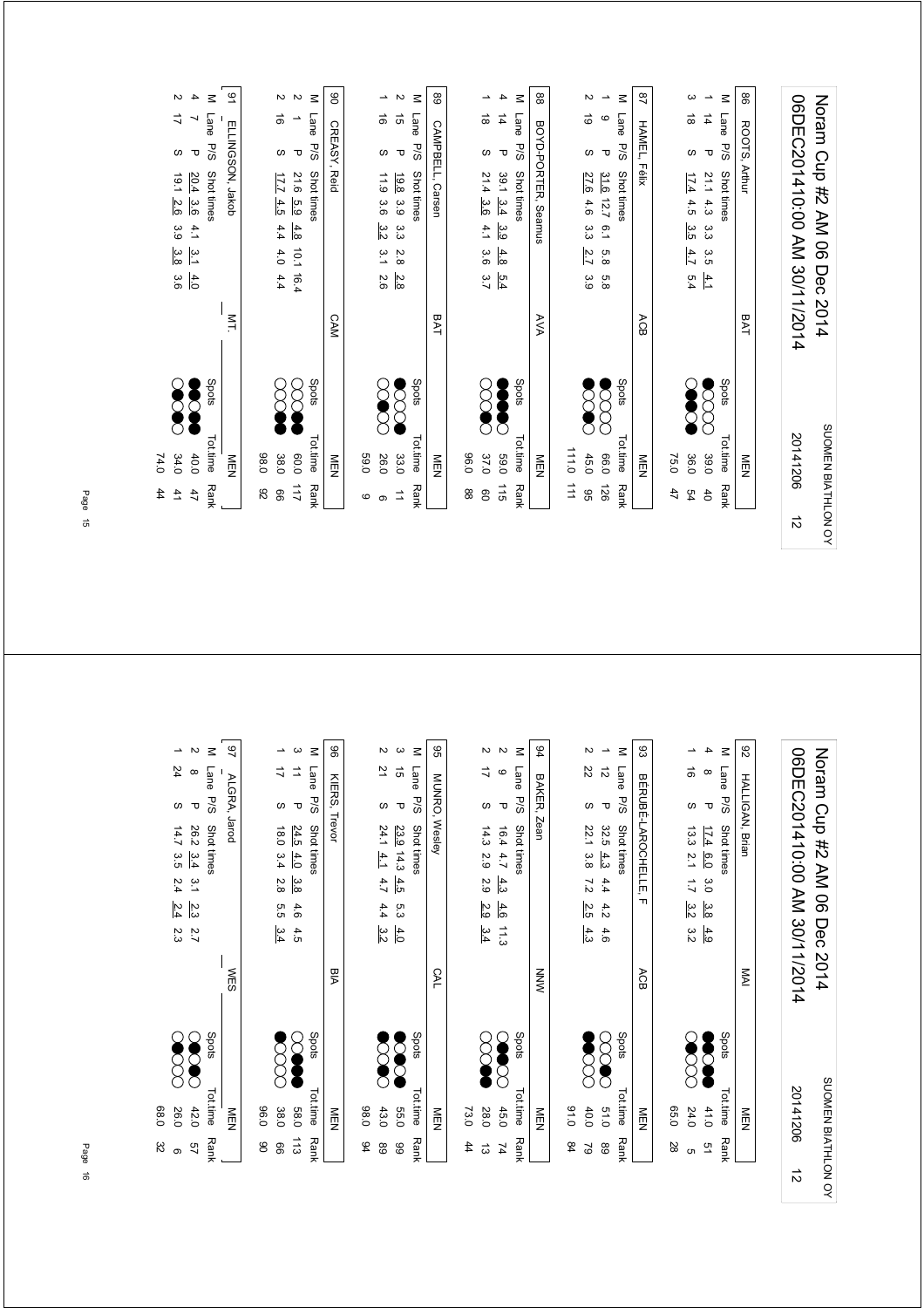|           | 111             | 116.0              |       |                              |                             |      |               |                   |                      |                      |                           |
|-----------|-----------------|--------------------|-------|------------------------------|-----------------------------|------|---------------|-------------------|----------------------|----------------------|---------------------------|
|           | 101             | 49.0               |       |                              | $\overline{2}$<br>5.4       | 7.9  | 4.4           | 23.1              | ${\mathcal{O}}$      | ಹ                    | ω                         |
|           | $\overline{21}$ | 0.70               |       |                              | 6.3<br>8.8                  | 12.7 |               | 27.4 6.8          | $\mathbf \tau$       | $\infty$             | $\mathbf{v}$              |
|           | Rank            | Tot.time           | Spots |                              |                             |      |               | Shot times        | <b>P/S</b>           | Lane                 | $\leq$                    |
|           |                 | NEN                |       | 5                            |                             |      |               |                   | PÉPIN, Charles       |                      | $\frac{104}{10}$          |
|           | ယ္ထ             |                    |       |                              |                             |      |               |                   |                      |                      |                           |
|           |                 | 71.0               |       |                              |                             |      |               |                   |                      |                      |                           |
|           | 41              | 34.0               |       |                              | 3.4<br>4.0                  | 3.7  | 9.9           | 16.7              | $\omega$             | $\vec{a}$            | ∸                         |
|           | 34              | 37.0               |       |                              | $\pm$<br>4.2                | 4.8  | 4.6           | <b>TZ1</b>        | $\mathbf \sigma$     | $\vec{v}$            | $\boldsymbol{\mathsf{N}}$ |
|           | <b>Rank</b>     | <b>Tot.time</b>    | Spots |                              |                             |      |               | Shot times        | <b>P/S</b>           | Lane                 | Μ                         |
|           |                 | NEN                |       | CAL                          |                             |      |               | Logan             | SHERBA,              |                      | 103                       |
|           | 94              | 0.76               |       |                              |                             |      |               |                   |                      |                      |                           |
|           | 29              | 40.0               |       |                              | 3.0<br>8.8                  | 2.7  | $\frac{3}{2}$ | 20.4              | $\omega$             | 21                   | $\overline{\phantom{0}}$  |
|           | $\overline{6}$  | 0'29               |       |                              | 5.4<br>5.1                  | 5.4  | 6.4           | 33.4              | $\mathbf \sigma$     | ₫                    | $\circ$                   |
|           | Rank            | Tottime            | Spots |                              |                             |      |               | Shot times        | P/S                  | Lane                 | $\leq$                    |
|           |                 | NEN                |       | BIA                          |                             |      |               | PASCUZZO, Joseph  |                      |                      | $\overline{5}$            |
|           | 111             | 110.0              |       |                              |                             |      |               |                   |                      |                      |                           |
|           | 66              | 46.0               |       |                              | 4.0<br>2.9                  | 4.0  | 5.8           | 26.0              | w                    | 22                   | →                         |
|           | 122             | 64.0               |       |                              | 8.8<br>2.7                  | 6.4  | 8.3           | 24.6              | $\mathbf \sigma$     | $\overline{4}$       | ပ                         |
|           | <b>Rank</b>     | Tot.time           | Spots |                              |                             |      |               | Shot times        | <b>P/S</b>           | Lane                 | $\leq$                    |
|           |                 | NEN<br>N           |       | РIА                          |                             |      |               |                   | <b>GREEN, Michio</b> |                      | $\overrightarrow{01}$     |
|           | $\overline{a}$  | 0.08               |       |                              |                             |      |               |                   |                      |                      |                           |
|           | $\overline{5}$  | 47.0               |       |                              | $4.3$<br>3.9                | 2.9  | 5.2           | 26.9              | $\omega$             | 22                   | Z                         |
|           | 69              | 43.0               |       |                              | 3.5<br>3.6                  | 3.6  | 3.6           | 24.7              | $\mathbf \sigma$     | c                    | $\circ$                   |
|           | <b>Rank</b>     | Tot.time           | Spots |                              |                             |      |               | Shot times        | <b>P/S</b>           | Lane                 | $\leq$                    |
|           |                 | <b>MEN</b>         |       | <b>CAN</b>                   |                             |      |               |                   | FABBRI, Lucas        |                      | 89                        |
|           | 89              | 0.56               |       |                              |                             |      |               |                   |                      |                      |                           |
|           | $\tilde{6}$     | 40.0               |       |                              | 5.7<br>$\overline{5.7}$     | 4.5  | 3.7           | $\overline{17.9}$ | $\omega$             | 20                   | ω                         |
|           | 66              | 039                |       |                              | $\frac{4}{3}$<br>0.0        | 4.4  | 5.7           | 27.5              | $\mathbf \sigma$     | $\overrightarrow{4}$ | $\overline{\phantom{a}}$  |
|           | Rank            | Tot.time           | Spots |                              |                             |      |               | Shot times        | PSG                  | Lane                 | $\leq$                    |
|           |                 | NEN                |       | TEA                          |                             |      |               | Andrew            | LIRETTE,             |                      | 86                        |
|           |                 |                    |       |                              |                             |      |               |                   |                      |                      |                           |
| $\vec{v}$ |                 | 20141206           |       | 06DEC201410:00 AM 30/11/2014 |                             |      |               |                   |                      |                      |                           |
|           |                 | SUOMEN BIATHLON OY |       |                              | Noran Cup #2 AM 06 Dec 2014 |      |               |                   |                      |                      |                           |

|                    | $\vec{p}$        | 116.0      |       |            |                                                        |                                      |                          |
|--------------------|------------------|------------|-------|------------|--------------------------------------------------------|--------------------------------------|--------------------------|
|                    | 8                | 38.0       |       |            | 20.8<br>3.8<br>3.9<br>3.5<br>3.9                       | $\overline{z}$<br>w                  | ω                        |
|                    | 134              | 78.0       |       |            | 21.9<br>6.2<br>16.0<br>5.0<br>26.4                     | $\vec{o}$<br>$\mathbf \sigma$        | ω                        |
|                    | <b>Rank</b>      | Tot.time   | Spots |            | Shot times                                             | Lane<br>5/5                          | $\leq$                   |
|                    |                  | <b>NEN</b> |       | PIA        |                                                        | QUINN, Tobias                        | $\frac{1}{10}$           |
|                    | 130              | 139.0      |       |            |                                                        |                                      |                          |
|                    | $\overline{121}$ | 64.0       |       |            | 22.8<br>$-5.7$<br>7.5<br>12.4<br>$-10.2$               | 22<br>ဖ                              | 4                        |
|                    | 132              | 75.0       |       |            | 46.9<br>8.2<br>↘<br>i.<br>i<br>0<br>8.8                | $\vec{v}$<br>$\overline{\mathbf{u}}$ | $\circ$                  |
|                    | <b>Rank</b>      | Tot.time   | Spots |            | Shot times                                             | Lane<br>P/S                          | $\leq$                   |
|                    |                  | NEN        |       | РIА        | , David                                                | SHOULDICE,                           | 601                      |
|                    | $\ddot{5}$       | 75.0       |       |            |                                                        |                                      |                          |
|                    | $\tilde{z}$      | 32.0       |       |            | 17.0<br>3.5<br>2.7<br>4.4<br>3.0                       | 23<br>$\omega$                       | N                        |
|                    | 89               | 43.0       |       |            | 24.8<br>4.6<br>4.1<br>3.2<br>3.9                       | $\vec{5}$<br>$\mathbf \sigma$        | N                        |
|                    | Rank             | Tot.time   | Spots |            | Shot times                                             | Lane<br><b>P/S</b>                   | $\leq$                   |
|                    |                  | NEN        |       | BIA        | Jason                                                  | <b>REIMER,</b>                       | 108                      |
|                    | $\vec{a}$        | 108.0      |       |            |                                                        |                                      |                          |
|                    | 8                | 46.0       |       |            | 24.8<br>$\overline{5}$ .<br>3.9<br>4.6<br>4.4          | $\vec{a}$<br>$\omega$                | ∸                        |
|                    | 120              | 020        |       |            | 32.9<br>6.3<br>9.8<br>5.7<br>5.9                       | $\rightarrow$<br>τ                   | 4                        |
|                    | <b>Rank</b>      | Tot.time   | Spots |            | Shot times                                             | <b>Lane</b><br>P/S                   | Σ                        |
|                    |                  | <b>MEN</b> |       | <b>CAM</b> | Emile                                                  | VOGEL,                               | 101                      |
|                    | မ္တ              | 71.0       |       |            |                                                        |                                      |                          |
|                    | 51               | 32.0       |       |            | 14.5<br>3.5<br>2.6<br>2.8<br>3.2                       | 6<br>$\omega$                        | N                        |
|                    | $\uparrow$       | 39.0       |       |            | 20.6<br>2.5<br>4.2<br>α<br>ვ<br>2.8                    | ದ<br>τ                               | $\overline{\phantom{a}}$ |
|                    | <b>Rank</b>      | Tot.time   | Spots |            | Shot times                                             | Lane<br><b>P/S</b>                   | $\leq$                   |
|                    |                  | MEN        |       | <b>FOO</b> | HULSMAN, Thomas                                        |                                      | $\overrightarrow{90}$    |
|                    | జ                | 0.99       |       |            |                                                        |                                      |                          |
|                    | 54               | 36.0       |       |            | 19.3<br>2.7<br>4.2<br>3.7<br>4.4                       | ゴ<br>$\omega$                        | ∸                        |
|                    | $\Rightarrow$    | 33.0       |       |            | $\overline{181}$<br>4.4<br>2.6<br>2.9<br>$\frac{1}{2}$ | $\vec{q}$<br>$\mathbf \tau$          | $\overline{\phantom{a}}$ |
|                    | <b>Rank</b>      | Tot.time   | Spots |            | Shot times                                             | Lane<br>P/S                          | $\leq$                   |
|                    |                  | NEN        |       | CAL        | Chad                                                   | BERLING,                             | $\overrightarrow{5}$     |
|                    |                  |            |       |            |                                                        |                                      |                          |
| $\vec{v}$          |                  | 20141206   |       |            | 06DEC201410:00 AM 30/11/2014                           |                                      |                          |
| SUOMEN BIATHLON OY |                  |            |       | 2014       | Noram Cup #2 AM 06<br>Dec                              |                                      |                          |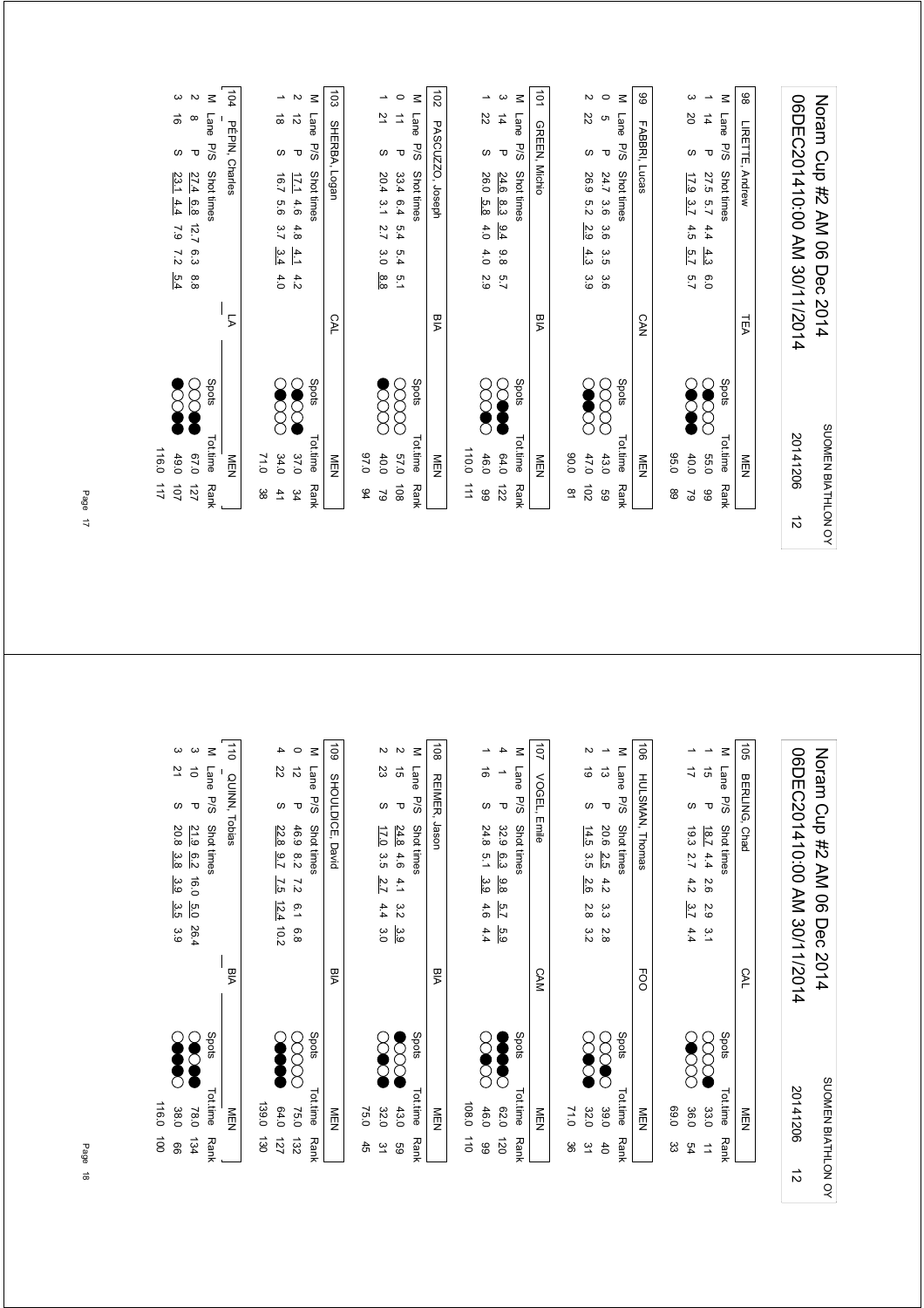| 64.0<br>38.0<br>99<br>2                               |            | N<br>$\stackrel{\rightharpoonup }{\circ}$<br>S<br>19.8<br>4.1<br>2.9<br>3.9<br>4.0                                                |
|-------------------------------------------------------|------------|-----------------------------------------------------------------------------------------------------------------------------------|
| Spots<br>Tot.time<br>46.0<br><b>Rank</b><br>$\approx$ |            | c<br>$\leq$<br>Lane<br>$\mathbf  \circ$<br>P/S<br>$\mathbf \sigma$<br>Shot times<br>12.1<br>5.9<br>$\overline{2.9}$<br>5.8<br>၉့၁ |
| NEN                                                   | РA<br>М    | $\vec{a}$<br>HERTZ,<br>Dalton                                                                                                     |
| 0.16<br>7                                             |            |                                                                                                                                   |
| 37.0<br>$\mathsf{S}^{\mathsf{O}}$                     |            | $\circ$<br>ゴ<br>$\omega$<br>22.9<br>3.8<br>3.4<br>2.8                                                                             |
| 54.0<br>$\frac{6}{4}$                                 |            | 4<br>↘<br>$\mathbf \sigma$<br>24.0<br>4.5<br>6.1<br>5.7<br>5.1                                                                    |
| Spots<br><b>Tot.time</b><br><b>Rank</b>               |            | $\leq$<br>Lane<br><b>P/S</b><br>Shot times                                                                                        |
| $\frac{8}{2}$                                         | <b>NET</b> | $\frac{1}{5}$<br>EVERETT, Paul                                                                                                    |
| 72.0<br>အ                                             |            |                                                                                                                                   |
| 33.0<br>ვg                                            |            | ω<br>24<br>w<br>16.3<br>$\frac{3}{7}$<br>Ę<br>3.4<br>4.6                                                                          |
| 39.0<br>6 <sup>4</sup>                                |            | $\circ$<br>$\infty$<br>$\mathbf \sigma$<br>21.2<br>ယ္ပ<br>ယ<br>3.1<br>2.3<br>8.5                                                  |
| Spots<br>Tot.time<br><b>Rank</b>                      |            | $\leq$<br>Lane<br><b>P/S</b><br>Shot times                                                                                        |
| NEN                                                   | CAL        | 114<br>BOCHKARNIKOV, Sergey                                                                                                       |
| 115.0<br>$\frac{108}{2}$                              |            |                                                                                                                                   |
| 0.56<br>128                                           |            | N<br>22<br>$\omega$<br>30.6<br>7.4<br>8.4<br>10.3<br>5.4                                                                          |
| 0.05<br>$\overline{2}$                                |            | $\overline{\phantom{a}}$<br>ದ<br>$\mathbf \sigma$<br>24.1<br>$\overline{2.2}$<br>$\overline{5}$<br>93<br>4.5                      |
| Spots<br><b>Tot.time</b><br>Rank                      |            | $\leq$<br>Lane<br><b>P/S</b><br>Shot times                                                                                        |
| M<br>D<br>N                                           | HAY        | 113<br>CROOK,<br>Clell                                                                                                            |
| 0.89<br>28                                            |            |                                                                                                                                   |
| 29.0<br>$\vec{q}$                                     |            | N<br>4<br>$\omega$<br>$\frac{15}{2}$<br>$\frac{1}{6}$<br>3.2<br>$\overrightarrow{9}$<br>2.4                                       |
| 39.0<br>$\overline{d}$                                |            | $\overline{\phantom{a}}$<br>ယ<br>$\mathbf \tau$<br>26.1<br>2.5<br>$\frac{2}{8}$<br>2.8<br>$\frac{3}{2}$                           |
| Spots<br>Tot.time<br>Rank                             |            | Μ<br>Lane<br>P/S<br>Shot times                                                                                                    |
| NEN                                                   | FOO        | 112<br>SAUNDERS,<br>Brad                                                                                                          |
| 64.0<br>99                                            |            |                                                                                                                                   |
| 35.0<br>49                                            |            | ω<br>$\vec{\circ}$<br>$\omega$<br>$\overline{5}$<br>4.2<br>2.2<br>2.4<br>3.0                                                      |
| 0.044<br>83                                           |            | $\sim$<br>$\vec{o}$<br>$\mathbf \sigma$<br>26.0<br>5.4<br>6.0<br>4.7<br>2.7                                                       |
| Spots<br><b>Tot.time</b><br><b>Rank</b>               |            | $\leq$<br><b>Lane</b><br>P/S<br>Shot times                                                                                        |
| NEN                                                   | CAL        | $\vec{=}$<br>EGAN, Connor                                                                                                         |
| 20141206<br>$\vec{v}$                                 |            | 06DEC201410:00 AM 30/11/2014                                                                                                      |
| SUOMEN BIATHLON OY                                    |            | Norm Cup #2 AM 06 Dec 2014                                                                                                        |
|                                                       |            |                                                                                                                                   |

| 0.78<br>38.0<br>52<br>8          |            | 3.8<br>4.6         | 4.0           | 0.81<br>5.0                  | S                       | $\vec{\infty}$ | $\circ$                  |
|----------------------------------|------------|--------------------|---------------|------------------------------|-------------------------|----------------|--------------------------|
| 49.0<br>ဥ္လ                      |            | 63<br>6.4          | 6.8           | 22.8<br>6.6                  | $\mathbf{\overline{v}}$ | G              | $\overline{c}$           |
| Spots<br>Tot.time<br><b>Rank</b> |            |                    |               | Shot times                   | P/S                     | Lane           | $\leq$                   |
| NEN                              | ACB        |                    |               | Zachari                      | BOLDUC,                 |                | 122                      |
| 0.78<br>71                       |            |                    |               |                              |                         |                |                          |
| 39.0<br>ವ                        |            | 3.8<br>3.6         | 3.7           | 22.2<br>3.5                  | $\omega$                | 71             | 4                        |
| 48.0<br>$\overline{\mathbf{8}}$  |            | 4.4<br>4.6         | 5.3           | 28.0<br>3.9                  | τ                       | ၜ              | $\overline{\phantom{a}}$ |
| Spots<br>Tot.time<br><b>Rank</b> |            |                    |               | Shot times                   | P/S                     | Lane           | $\leq$                   |
| NEN                              | PIA        |                    |               |                              | RICHARD, Josh           |                | $\overline{21}$          |
| 118.0<br>$\overrightarrow{0}$    |            |                    |               |                              |                         |                |                          |
| 030<br>128                       |            | 4.9<br>6.0         | 4.7           | 43.4<br>n<br>22              | $\omega$                | 22             | ∸                        |
| 53.0<br>82                       |            | သ<br>ဝ<br>4.9      | 4.2           | 32.2<br>4.2                  | τ                       | $\mathbf{z}$   | $\omega$                 |
| Spots<br>Tot.time<br><b>Rank</b> |            |                    |               | Shot times                   | P/S                     | Lane           | $\leq$                   |
| NEN                              | PIA        |                    |               | BOUDREAU, Andre              |                         |                | 120                      |
| 74.0<br>ಕೆ                       |            |                    |               |                              |                         |                |                          |
| 31.0<br>27                       |            | 2.2<br>$\vec{8}$   | 2.5           | 19.5<br>2.6                  | $\omega$                | $\vec{0}$      | 0                        |
| 43.0<br>8g                       |            | ă.<br>ăί           | $\frac{8}{2}$ | $15.4 \t3.3$                 | $\mathbf \sigma$        | ੋ              | $\overline{\phantom{a}}$ |
| Spots<br>Tot.time<br><b>Rank</b> |            |                    |               | Shot times                   | P/S                     | Lane           | $\leq$                   |
| NEN                              | <b>CAL</b> |                    |               | DICKSON, Emily               |                         |                | $\frac{1}{6}$            |
| 0.08<br>ని                       |            |                    |               |                              |                         |                |                          |
| 38.0<br>8                        |            | 4.7<br>4.4         | 3.8           | 181<br>4.2                   | w                       | ಠ              | Z                        |
| 42.0<br>57                       |            | 3.2<br>$\tilde{a}$ | 5.1           | 20.7<br>4.8                  | $\mathbf \sigma$        | ದ              | $\sim$                   |
| Spots<br>Tot.time<br><b>Rank</b> |            |                    |               | Shot times                   | <b>P/S</b>              | Lane           | $\leq$                   |
| NEN                              | PIA        |                    |               |                              | LAWTON, Jason           |                | $\frac{1}{8}$            |
| 0'66<br>8                        |            |                    |               |                              |                         |                |                          |
| 46.0<br>89                       |            | 5.7<br>4.1         | 4.0           | 26.2<br>3.6                  | $\omega$                | 25             | ယ                        |
| 53.0<br>82                       |            | دن<br>م<br>7.7     | 3.5           | 37.2<br>5.9                  | τ                       | $\vec{v}$      | $\circ$                  |
| Spots<br>Tot.time<br><b>Rank</b> |            |                    |               | Shot times                   | 5/3                     | Lane           | $\leq$                   |
| NEN                              | CAL        |                    |               |                              | KREITZ, Bobby           |                | 211                      |
|                                  |            |                    |               |                              |                         |                |                          |
| 20141206<br>$\vec{v}$            |            |                    |               | 06DEC201410:00 AM 30/11/2014 |                         |                |                          |
| SUOMEN BIATHLON OY               | 2014       | Dec                |               | Noram Cup #2 AM 06           |                         |                |                          |
|                                  |            |                    |               |                              |                         |                |                          |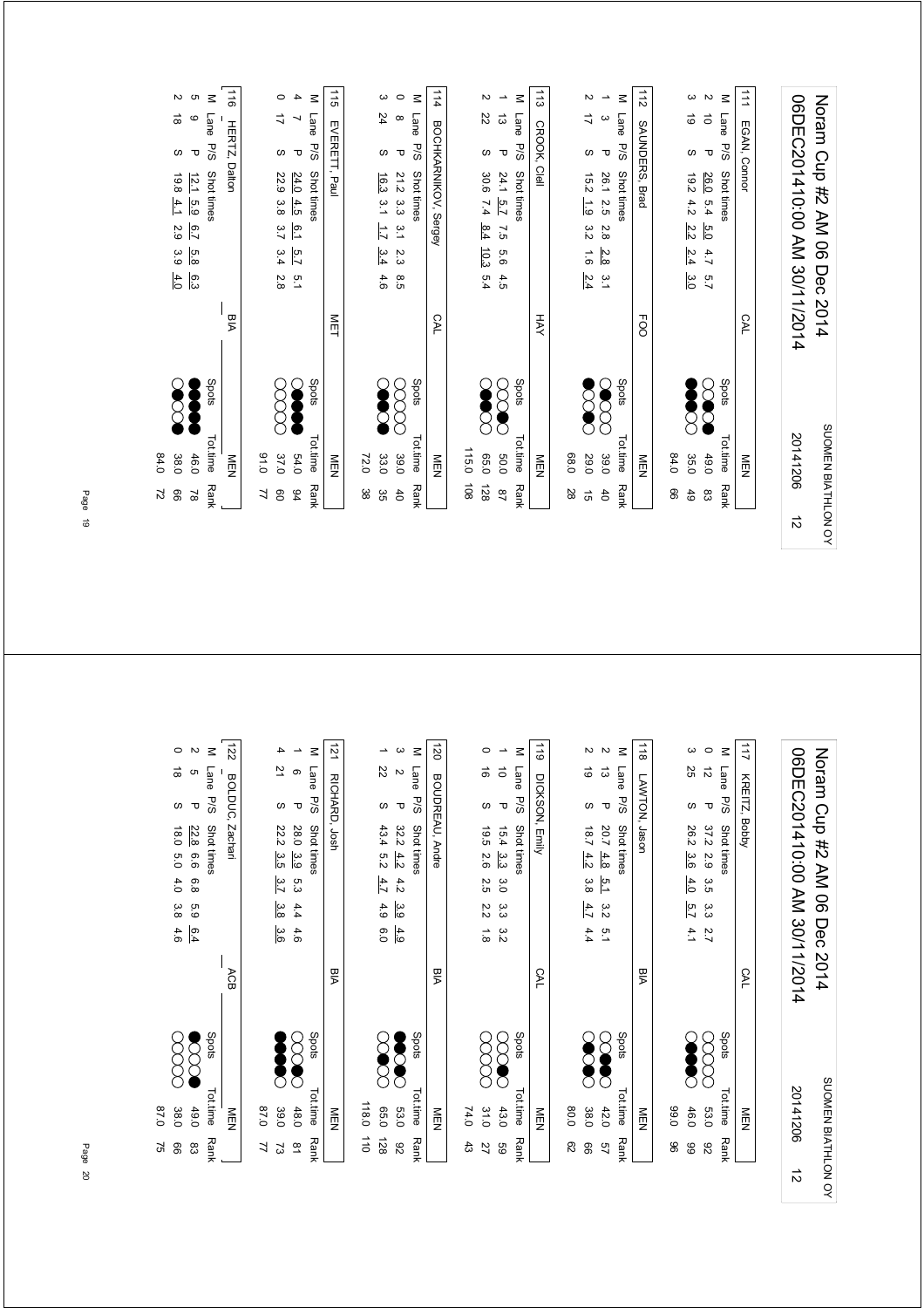|                    | g<br>41                  | 77.0<br>34.0 |       |            | 4.4<br>3.6<br>3.4                       | 6.9<br>4.7               | S                | 2Q                                     | $\sim$                   |
|--------------------|--------------------------|--------------|-------|------------|-----------------------------------------|--------------------------|------------------|----------------------------------------|--------------------------|
|                    | 9g                       | 43.0         |       |            | 4.8<br>დ.<br>ნ<br>6.4                   | $\sqrt{9.7}$<br>4.2      | $\mathbf \tau$   | $\infty$                               | 4                        |
|                    | <b>Rank</b>              | Tot.time     | Spots |            |                                         | Shot times               | <b>P/S</b>       | Lane                                   | $\leq$                   |
|                    |                          | NEN          |       | ACB        |                                         | <b>BURNOTTE, Jules</b>   |                  |                                        | 128                      |
|                    | ゴ                        | 03.0         |       |            |                                         |                          |                  |                                        |                          |
|                    | 27                       | 31.0         |       |            | ین<br>م<br>3.4<br>3.9                   | 15.8<br>3.4              | $\omega$         | ಹ                                      | ယ                        |
|                    | $\overline{\phantom{0}}$ | 32.0         |       |            | 2.5<br>Ω.O<br>3.7                       | 0.81<br>3.0              | τ                | ω                                      | $\circ$                  |
|                    | Rank                     | Tot.time     | Spots |            |                                         | Shot times               | <b>P/S</b>       | Lane                                   | $\leq$                   |
|                    |                          | NEN          |       | CAL        |                                         | RUNNALLS, Adam           |                  |                                        | 127                      |
|                    | 52                       | 0.10         |       |            |                                         |                          |                  |                                        |                          |
|                    | 41                       | 34.0         |       |            | $\overline{2}.1$<br>2.2<br>2.3          | 22.1<br>3.4              | $\omega$         | 2O                                     | ∸                        |
|                    | $\frac{108}{2}$          | 0'/9         |       |            | $\mathbb{Z}$<br>5.3<br>$\overline{5.7}$ | 27.3<br>$\overline{2.7}$ | $\mathbf \sigma$ | $\vec{5}$                              | ∸                        |
|                    | <b>Rank</b>              | Tot.time     | Spots |            |                                         | Shot times               | <b>P/S</b>       | Lane                                   | $\leq$                   |
|                    |                          | <b>NEN</b>   |       | <b>ROC</b> |                                         |                          | HANNA, Pearce    |                                        | 921                      |
|                    | \$4                      | 0.16         |       |            |                                         |                          |                  |                                        |                          |
|                    | $\mathcal{S}$            | 40.0         |       |            | 3.7<br>4.5<br>3.s                       | 23.5<br>$\frac{3}{2}$    | $\omega$         | 21                                     | $\sim$                   |
|                    | $^{\rm 63}$              | 51.0         |       |            | 4.1<br>4.2<br>3.4                       | 28.9<br>5.2              | $\mathbf \sigma$ | $\mathbf{\circ}$                       | $\sim$                   |
|                    | <b>Rank</b>              | Tot.time     | Spots |            |                                         | Shot times               | P/S              | Lane                                   | $\leq$                   |
|                    |                          | NEN          |       | Ρă         |                                         | Angus                    | TWEEDIE,         |                                        | 125                      |
|                    | ಹ                        | 03.0         |       |            |                                         |                          |                  |                                        |                          |
|                    | $\vec{5}$                | 29.0         |       |            | 7.7<br>5.3<br>2.3                       | ່ມີ<br>2.5               | $\omega$         | $\stackrel{\rightharpoonup }{\infty }$ | ω                        |
|                    | $\overrightarrow{L}$     | 34.0         |       |            | α<br>α<br>3.6<br>4.2                    | 0.81<br>$\frac{3}{7}$    | $\mathbf \sigma$ | $\omega$                               | $\overline{\phantom{0}}$ |
|                    | <b>Rank</b>              | Tot.time     | Spots |            |                                         | Shot times               | P/S              | Lane                                   | $\leq$                   |
|                    |                          | <b>MEN</b>   |       | ACB        |                                         | Leo                      | SANCHEZ,         |                                        | 124                      |
|                    | 51                       | 0.50         |       |            |                                         |                          |                  |                                        |                          |
|                    | 96                       | 45.0         |       |            | 4.1<br>3.7<br>3.7                       | 21.5<br>6.0              | w                | S                                      | →                        |
|                    | $^{28}$                  | 0.03         |       |            | 4.3<br>4.1<br>ပ္ပ                       | 26.7<br>$4.5$            | $\mathbf \tau$   | $\vec{\circ}$                          | ω                        |
|                    | <b>Rank</b>              | Tot.time     | Spots |            |                                         | Shot times               | P/S              | <b>Lane</b>                            | $\leq$                   |
|                    |                          | <b>MEN</b>   |       | FOO        |                                         | MACDONELL, Curtis        |                  |                                        | 123                      |
|                    |                          |              |       |            |                                         |                          |                  |                                        |                          |
| $\vec{v}$          |                          | 20141206     |       |            | 06DEC201410:00 AM 30/11/2014            |                          |                  |                                        |                          |
| SUOMEN BIATHLON OY |                          |              |       |            | Noran Cup #2 AM 06 Dec 2014             |                          |                  |                                        |                          |

| 120.0<br>039<br>$\overrightarrow{00}$<br>116 |                              | 2.9            | 4.0           | 9.6              | 29.6<br>3.9                | ഗ                | 22                       | ω               |
|----------------------------------------------|------------------------------|----------------|---------------|------------------|----------------------------|------------------|--------------------------|-----------------|
| 0.50<br>123                                  |                              | 6.9            | $2^{\circ}$   | 9.6              | 33.8<br>9.5                | $\mathbf \sigma$ | $\vec{=}$                | $\circ$         |
| Spots<br>Tot.time<br><b>Rank</b>             |                              |                |               |                  | Shot times                 | <b>P/S</b>       | Lane                     | $\leq$          |
| NEN                                          | SAS                          |                |               |                  |                            |                  | GNYP, Kyrilo             | 134             |
| 125.0<br>611                                 |                              |                |               |                  |                            |                  |                          |                 |
| 088<br>130                                   |                              | 12.4           | 6.9           | 6.5              | 26.9<br>7.5                | ဖ                | ಠ                        | N               |
| 0'/9<br>$\overline{8}$                       |                              | 6.4            | $\frac{7}{8}$ | $\frac{8}{0}$    | 23.3<br>5.9                | $\overline{U}$   | $\vec{q}$                | $\sim$          |
| Spots<br>Tot.time<br>Rank                    |                              |                |               |                  | Shot times                 | P/S              | Lane                     | $\leq$          |
| NEN                                          | PLD                          |                |               |                  | Liam                       |                  | HAWES,                   | $\overline{33}$ |
| 78.0<br>54                                   |                              |                |               |                  |                            |                  |                          |                 |
| 35.0<br>6 <sup>1</sup>                       |                              | 3.2            | 3.8           | 4.3              | <u>15.0</u><br>5.5         | w                | ಹ                        | ω               |
| 43.0<br>89                                   |                              | 4.3            | 5.1           | $\overline{0.0}$ | 20.5<br>4.8                | $\mathbf \sigma$ | 4                        | ∸               |
| Spots<br>Tot.time<br><b>Rank</b>             |                              |                |               |                  | Shot times                 | P/S              | Lane                     | $\leq$          |
| NEN                                          | CAL                          |                |               |                  | CHAMBERS, Jakob            |                  |                          | 132             |
| 112.0<br>$\vec{a}$                           |                              |                |               |                  |                            |                  |                          |                 |
| 0'/9<br>121                                  |                              | 9.3            | 3.8           | 6.4              | 282<br>4.7                 | ဖ                | $\vec{a}$                | ω               |
| <b>55.0</b><br>66                            |                              | 4.3            | 4.8           | 3.2              | 34.1<br>5.0                | $\mathbf \sigma$ | 二                        | $\circ$         |
| Spots<br>Tot.time<br><b>Rank</b>             |                              |                |               |                  | Shot times                 | P/S              | Lane                     | $\leq$          |
| NEN                                          | Мa                           |                |               |                  | NOTSCHAELE, Branden        |                  |                          | $\overline{31}$ |
| 0.76<br>83                                   |                              |                |               |                  |                            |                  |                          |                 |
| 42.0<br>8                                    |                              | $\overline{0}$ | 3.2           | 5.3              | 23.9<br>4.0                | w                | 22                       | N               |
| 0'99<br>8                                    |                              | 6.8            | 6.1           | $\frac{8.0}{8}$  | 20.9<br>6.3                | $\mathbf \tau$   | $\overline{\phantom{0}}$ | 4               |
| Spots<br>Tot.time<br><b>Rank</b>             |                              |                |               |                  | Shot times                 | P/S              | Lane                     | $\leq$          |
| NEN                                          | <b>CAL</b>                   |                |               |                  | MAC DOUGALL, Colton        |                  |                          | $\vec{a}$       |
| 0.67<br>င္မ                                  |                              |                |               |                  |                            |                  |                          |                 |
| 43.0<br>89                                   |                              | αã             | 3.2           | 4.2              | 15.1<br>4.4                | $\omega$         | ゴ                        | →               |
| 36.0<br>28                                   |                              | 4.2            | 3.4           | 4.2              | 12.9<br>7.4                | $\mathbf \tau$   | $\infty$                 | $\sim$          |
| Spots<br>Tot.time<br><b>Rank</b>             |                              |                |               |                  | Shot times                 | P/S              | Lane                     | $\leq$          |
| NEN                                          | FOO                          |                |               |                  | <b>ALTWASSER, Nicholas</b> |                  |                          | 621             |
|                                              |                              |                |               |                  |                            |                  |                          |                 |
| 20141206<br>$\vec{v}$                        | 06DEC201410:00 AM 30/11/2014 |                |               |                  |                            |                  |                          |                 |
| SUOMEN BIATHLON OY                           | 2014                         | Dec            |               |                  | Nomm Cup #2 AM 06          |                  |                          |                 |
|                                              |                              |                |               |                  |                            |                  |                          |                 |